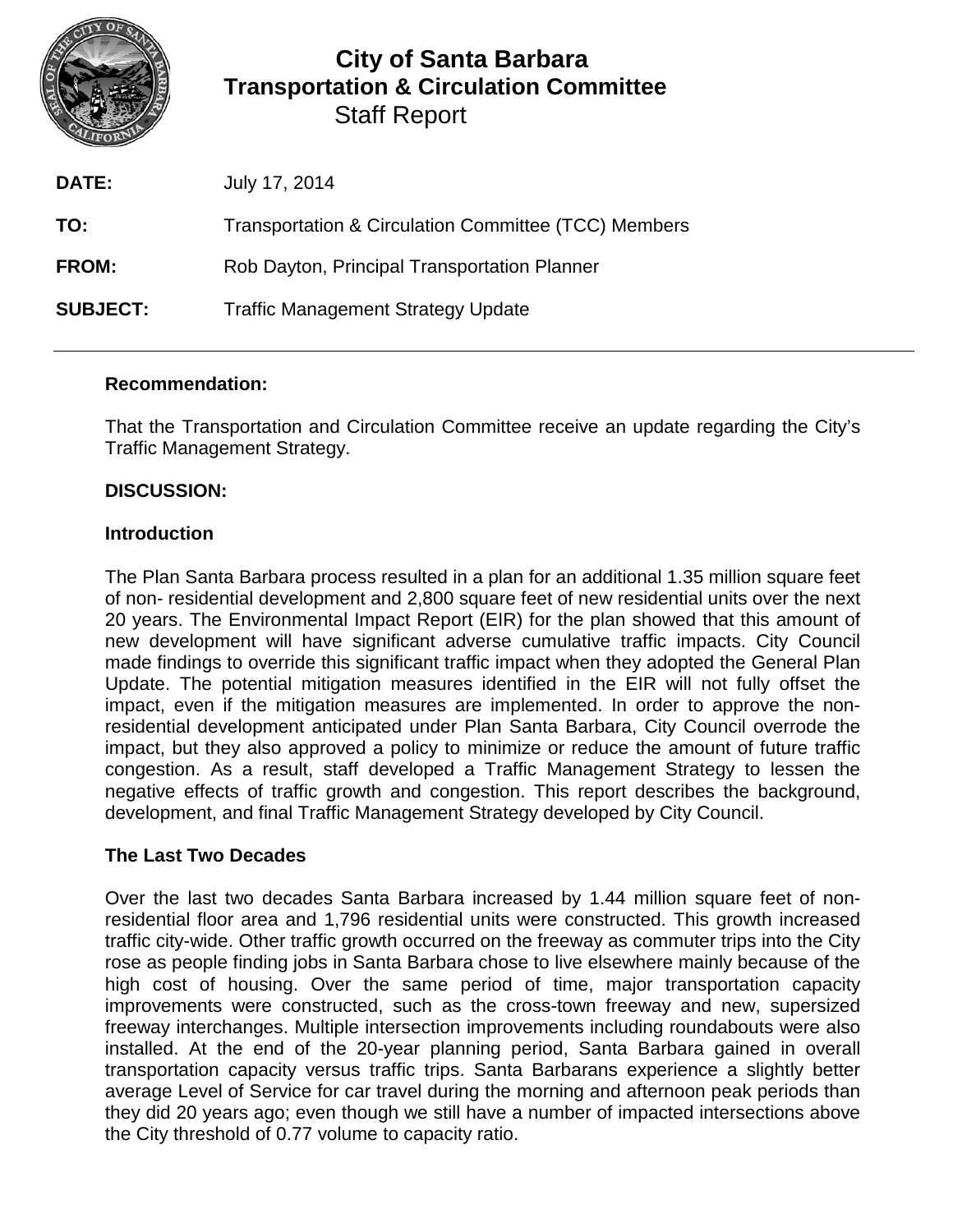Traffic Management Strategy July 24, 2014 Page 2

#### **The Next Two Decades**

The next two decades will be different. While we are projected to have about the same amount of land use growth, we will only be building a small fraction of roadway capacity - mostly with minor intersection improvements. We will likely have more freeway capacity in the form of another freeway lane to/from the south, but this change is projected to increase the local existing peak hour traffic volumes because the freeway bottle necks now limiting the number of people traveling during the peak desired times will be gone.

Through the Plan Santa Barbara process, the traffic modeling predicted that the planned land use growth without additional roadway capacity will create new traffic congestion exceeding city standards at many intersections. The City Council determined that although traffic impacts are anticipated, limited land use growth is still necessary for a vital economy and should focus on community benefit uses in appropriate locations. The Council also identified traffic mitigation measures to be implemented should the traffic congestion increases became intolerable.

#### **Traffic Management Strategy**

The City Council overrode the environmental traffic impact of the planned amount of limited land use growth for the next 20 years. The City Council adoption of the General Plan Update essentially means that if the new land use growth is developed according to the goals and policies of the overall plan, then the traffic impacts related to this development are, on balance, an accepted consequence. The Council also initiated the creation of an Adaptive Management Program which will track congestion as it increases. City leaders will then have the opportunity to respond with traffic mitigation as impacts are occurring.

Additionally, the Council adopted the attached Growth Management Program and Traffic Management Strategy, which was developed and recommended by the Planning Commission. Staff would like to familiarize the TCC with this strategy, how it effects land development proposals in the environmental traffic review process, and what the next steps are in developing a traffic mitigation plan.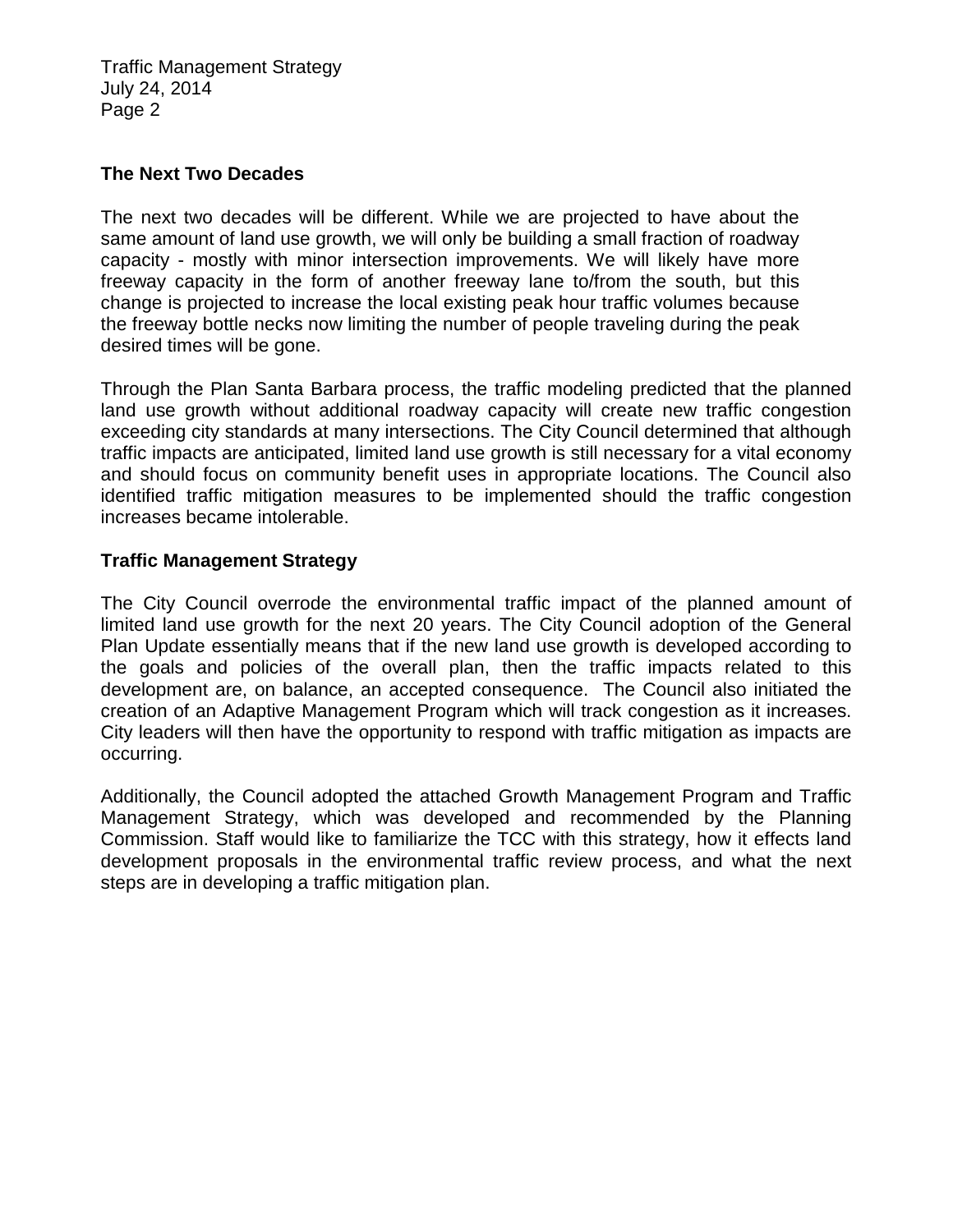# RESOLUTION NO. \_\_\_\_\_\_\_

A RESOLUTION OF THE COUNCIL OF THE CITY OF SANTA<br>BARBARA ADOPTING AMENDED ADMINISTRATIVE BARBARA ADOPTING AMENDED ADMINISTRATIVE PROCEDURES FOR THE IMPLEMENTATION OF THE GENERAL PLAN GROWTH MANAGEMENT PROGRAM AND THE ADOPTION OF THE CITY TRAFFIC MANAGEMENT STRATEGY AND RESCINDING RESOLUTION NO. 12-075

WHEREAS, in 1989, the City Council placed a nonresidential growth limitation City Charter initiative measure before City voters as ballot Measure E, which measure was approved and incorporated into the City Charter as Charter Section 1508, and which limited nonresidential growth within the City to not more than three million square feet until 2010.

WHEREAS, on February 12, 1991, the City Council adopted amendments to the City's Zoning Ordinance as well as a Resolution to implement the non-residential growth limitations of Charter Section 1508.

WHEREAS, in 2005, the City Council initiated the update to the City's General Plan including an updated Land Use element to specifically address the expiration of Charter Section 1508, and to determine future nonresidential growth within the City.

WHEREAS, on July 14, 2009 and November 20, 2012, the City Council adopted ordinances to amend Section 28.87.300 of the Municipal Code extending the regulations relating to nonresidential growth management through January 1, 2014. The City Council extended Section 28.87.300 for the purpose of maintaining the status quo concerning nonresidential growth management until the completion of the updated General Plan and to allow for the orderly implementation of policies regarding nonresidential growth management.

WHEREAS, on January 1, 2010, Charter Section 1508 expired according to its own terms.

WHEREAS, on December 1, 2011, the City Council adopted the update to the General Plan with growth limitation for the next 20 years (hereinafter "the Growth Management Program"), along with goals, policies and standards to implement the Growth Policies Management Program considering the Santa Barbara's community's values of "living within our resources."

WHEREAS, the updated General Plan includes Policy LG2, Limit Nonresidential Growth, that limits most new nonresidential floor area to 1.35 million square feet over the 20 year life of the General Plan excluding Prior-Pending projects, Prior-Approved projects, Government buildings, Minor Additions and the demolition and replacement of existing square footage from the development limitation.

WHEREAS, General Plan Policy LG2 includes Council implementation actions that necessitate updating the City's Development Plan Ordinance (SBMC § 28.87.300) and Transfer of Existing Development Rights Ordinance (SBMC Chapter 28.95) in order to continue to limit nonresidential growth (LG2.1), establish required findings for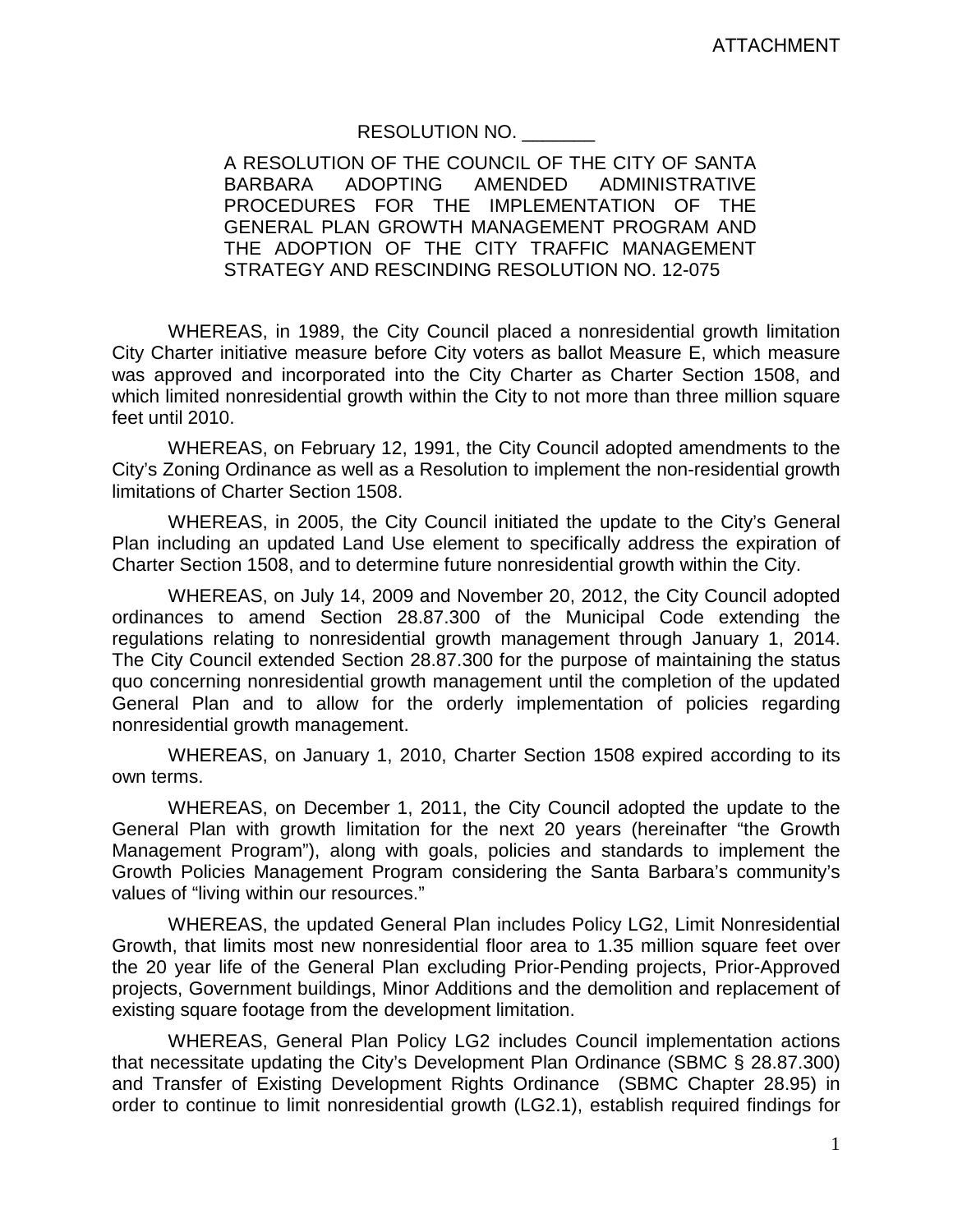new development approvals (LG2.3) and consider the disposition of future demolished nonresidential square footage (LG2.4) that is not rebuilt on site.

WHEREAS, the updated General Plan includes policies (referred to in the General Plan as "Principles for Development") to focus growth in the Downtown, encourage a mix of land uses, strengthen mobility options, and promote healthy active living, including encouraging a mix of land uses, particularly Downtown, in order to maintain the Downtown's strength as a viable commercial, retail, residential, and workplace center.

WHEREAS, one of the key tenets of the General Plan is for the remaining increment of development to occur within commercial and multi-family districts where more resources may be available and where the use of alternative modes of transportation in order to minimize congestion may be possible.

WHEREAS, a Final Program Environmental Impact Report (FEIR) was certified by the City Council in September of 2010 and December 2011 for the General Plan. The FEIR assessed Citywide impacts associated with 2,178,202 square feet of nonresidential development. Subsequently, an Addendum to the FEIR analyzed a revised lower growth management program of 1.85 million square feet of nonresidential development (addressing up to 1.35 million square feet within the growth limitation policy and 0.5 million square feet for excluded uses). The FEIR and Addendum evaluated the potential environmental effects from citywide development under General Plan Update policies over the twenty-year Plan horizon.

WHEREAS, the FEIR and Addendum concluded that even with identified mitigation measures, unavoidable significant impacts associated with increased traffic congestion and greenhouse gas generation would occur by 2030 as a result of potential new development under the City's General Plan policies.

WHEREAS, on September 18, 2012, the City Council adopted the City's "Climate Action Plan." An Addendum to the FEIR was prepared to document the Climate Action's Plan updated greenhouse gas emissions analysis, which showed that Citywide greenhouse gas emissions would be lower than earlier identified in the FEIR and would meet the required State target, thereby constituting a less than significant impact.

WHEREAS, the FEIR identified that the increase of vehicle trips associated with the potential development under the General Plan would increase the number of intersections exceeding the City's level of service standard from 13 to up to as many as from 20 to 26 intersections.

WHEREAS, the City Council approved the General Plan Update and adopted a Statement of Overriding Considerations in the manner required by CEQA finding that the anticipated cumulative traffic impacts of the General Plan Update to be acceptable given the benefits of the Plan.

WHEREAS, new development within the City will contribute to the identified cumulative traffic impact, and the previous finding required for Development Plan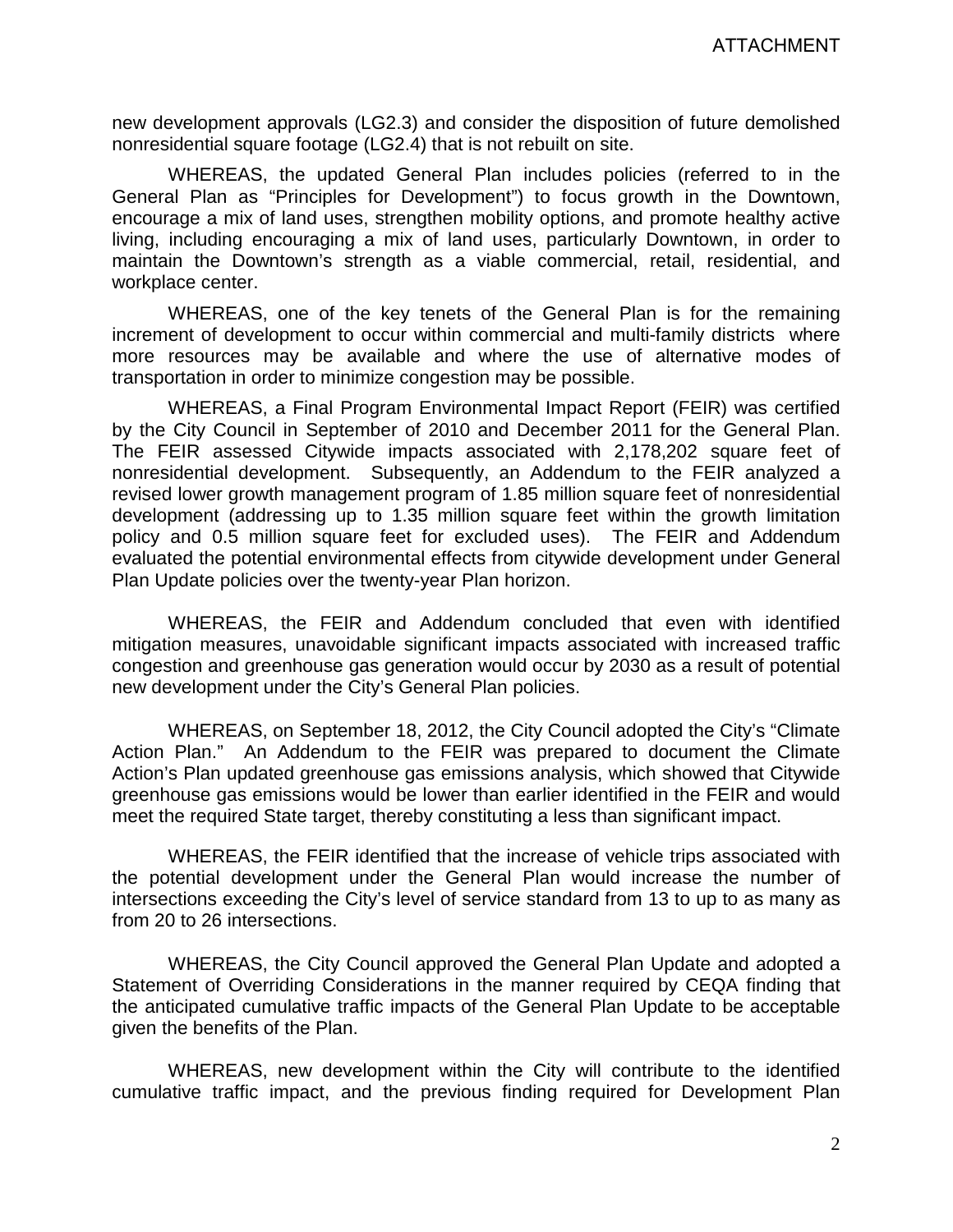approval – i.e., that "The proposed development will not have a significant unmitigated adverse impact on the City's Traffic; and resources will be available and traffic improvements will be in place at the time or project's occupancy" is now proposed to be replaced. A new Traffic Management Strategy is necessary to manage and track traffic associated with potential future development within the City.

WHEREAS, the FEIR traffic analysis completed for the General Plan found that the City's Downtown area is distinguished from other City development areas because real properties developed within this area will generate the least amount of traffic compared to the other development areas within the City. Additionally, implementation actions recommended in the City's Circulation Element are anticipated to be more effective in the Downtown development area than within the other Development Areas of the City.

NOW, THEREFORE, BE IT RESOLVED BY THE COUNCIL OF THE CITY OF SANTA BARBARA THAT:

1. The Council of the City of Santa Barbara hereby adopts The Administrative Procedures for the Implementation of the General Plan Growth Management Program dated as of March 12, 2013 (and as filed with the City Clerk on that date) attached hereto as Exhibit A.

2. The Council of the City of Santa Barbara hereby adopts The Traffic Management Strategy dated as of March 12, 2013 (and as filed with the City Clerk on that date) attached hereto as Exhibit B.

3. The Council of the City of Santa Barbara makes the following findings in accordance with the California Environmental Quality Act regarding the adoption of General Plan Growth Management Program:

A. State Public Resources Code (CEQA) Section 21083.3 and (CEQA Regulation Guidelines) Section 15183 provides that projects which are consistent with the development density established by general plan policies for which a FEIR was certified, and rezonings consistent with the plan, shall not require additional environmental review except under specified instances. The City Environmental Analyst has determined that the proposed implementing ordinance amendments for the City's 2011 General Plan Growth Management Program do not trigger the additional environmental review requirements for the following reasons:

i. There are no additional site-specific or project-specific significant effects which are peculiar to the proposed zoning amendments;

ii. There are no new significant effects not addressed in the prior Program FEIR; and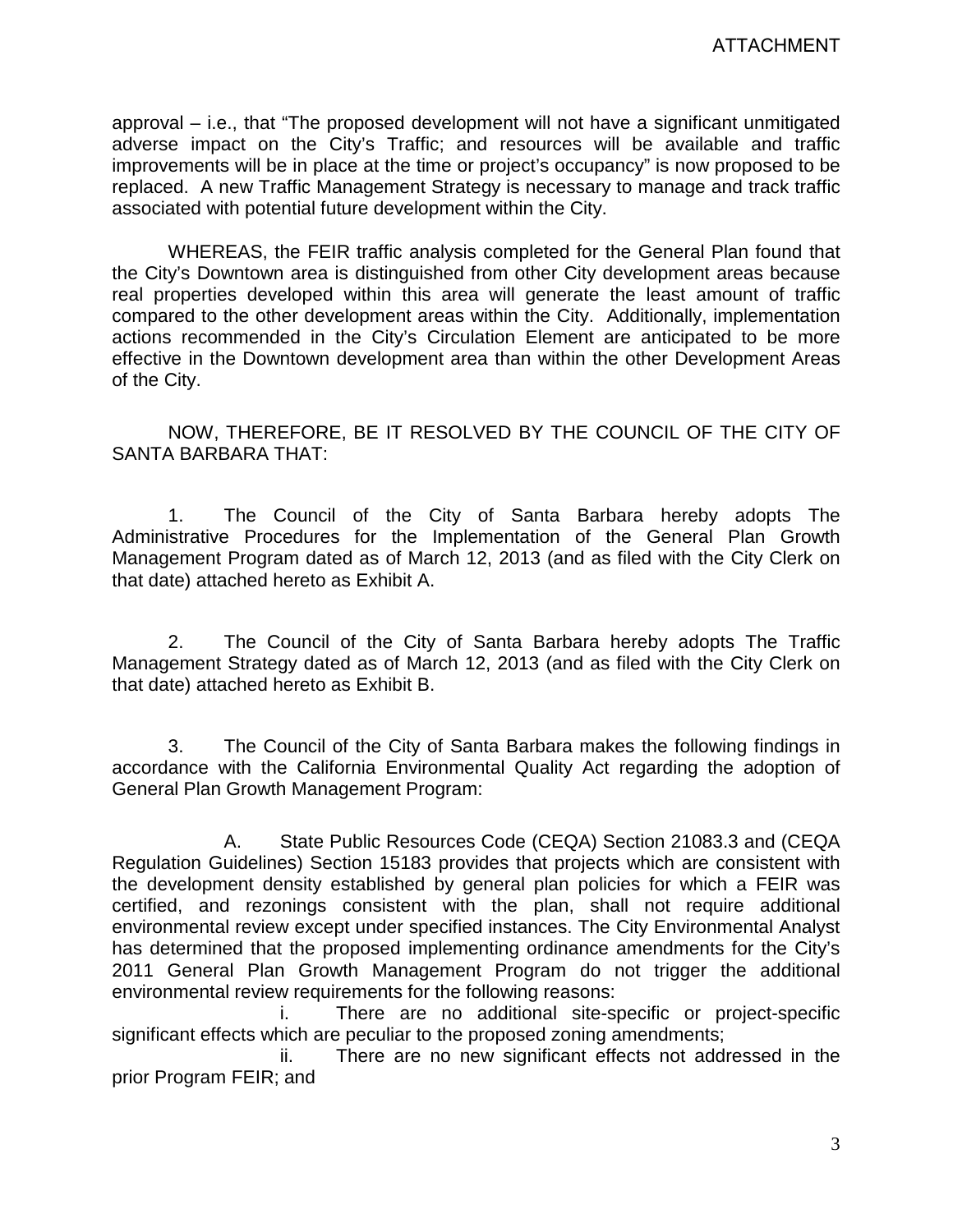iii. There is no new information since the FEIR that would involve more significant impacts than identified in the FEIR for the General Plan Growth Management Program.

Environmental review for the proposed implementing ordinance amendments is addressed by the General Plan FEIR and Addenda, and no further environmental review is required. The zoning amendments to implement growth limitations under the Program are a Citywide program and any future project-specific significant effects will have environmental review.

B. The policies and standards for the city's projected growth have been previously analyzed in the Program FEIR and Addenda for the General Plan and Climate Action Plan. Specifically, the environmental and traffic impacts associated with implementing General Plan Policy LG2 and 1.35 million net new square feet of nonresidential floor area was included in the analysis of the General Plan FEIR and Addendum and the potential development is within the growth and traffic distribution assumptions.

C. The City Planner is the custodian of the record of proceedings for the General Plan Update, FEIR, the Addenda, and the documents and other materials which constitute the record of proceedings for City actions related to the General Plan Update and FEIR that are located at the City of Santa Barbara Community Development Department, Planning Division, 630 Garden Street, Santa Barbara, California. Copies of these documents are available for public review during normal business hours upon request at the office of the City of Santa Barbara Community Development Department, Planning Division.

4. Santa Barbara City Council Resolution No. 12-075 is hereby rescinded.

5. This Resolution shall become effective only upon the City Council's adoption of the City ordinance adopting the City's Nonresidential Growth Management Program Ordinance (SBMC Chapter 28.85) as introduced by the City Council on March 5, 2013.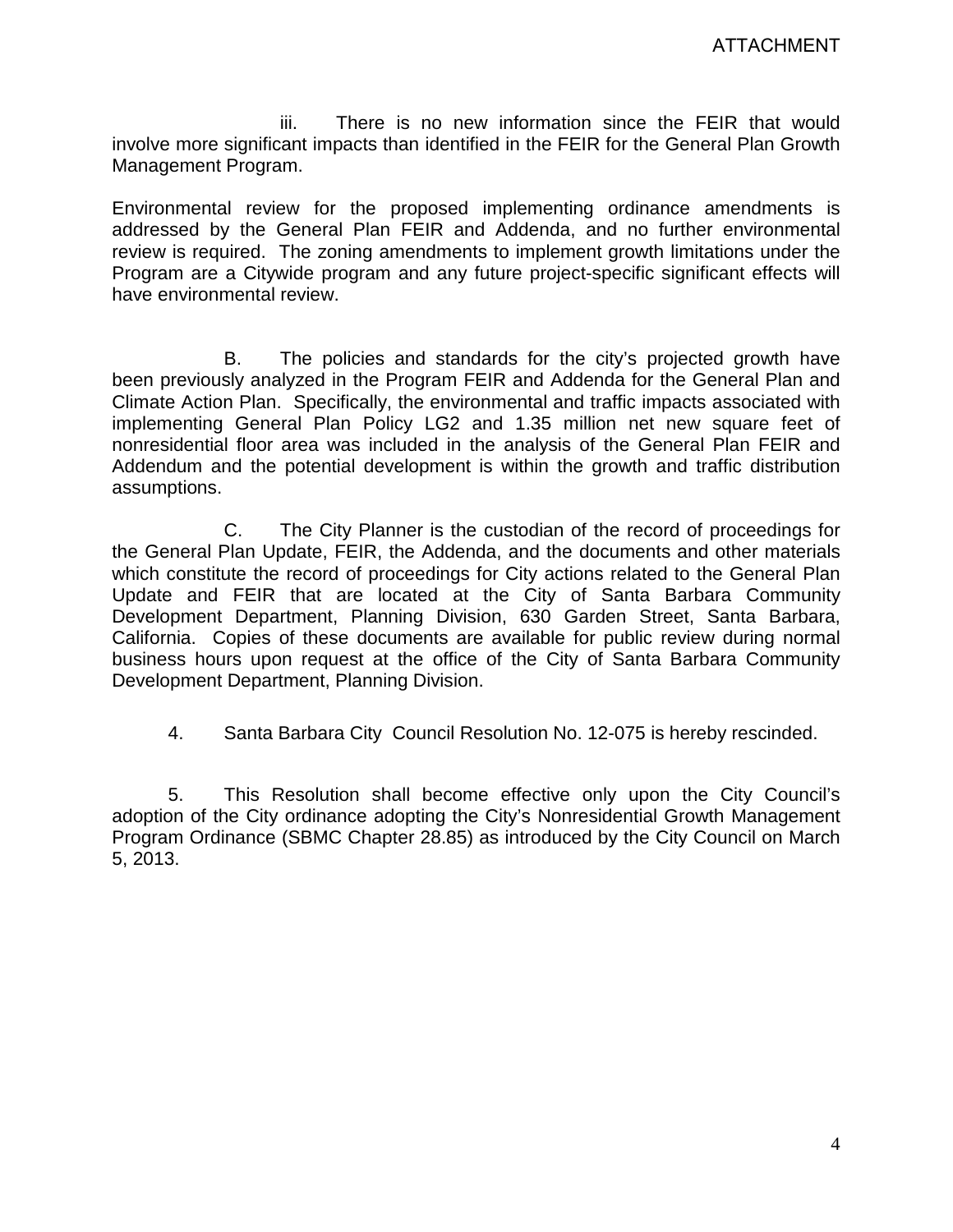### **EXHIBIT A to City Resolution No.\_\_\_\_\_**

#### **The Administrative Procedures for the Implementation of the General Plan Growth Management Program for the City of Santa Barbara Dated as of March 12, 2013**

The following are administrative procedures for the implementation of the City's Nonresidential Growth Management Program Ordinance (Municipal Code Chapter 28.85) through January 1, 2033 and the Traffic Management Strategy by which nonresidential development will be evaluated. These procedures may not be amended or otherwise revised or changed without the express approval of the City Council for the City of Santa Barbara as such approval is incorporated in a resolution of the Council. All capitalized terms used herein shall be as defined in the Santa Barbara Municipal Code.

#### **1. Applications.**

Applications for land use permits within the City of Santa Barbara for nonresidential construction projects and transfers of existing development rights, as those terms are defined in Sections 28.85.020 and 28.95.020 of the Santa Barbara Municipal Code, shall be submitted in accordance with the following procedures:

### **A. Minor Additions, Projects on Vacant Property, Government Displacement Projects, and City Government Buildings.**

An application for a land use permit for a nonresidential construction project involving a proposed minor addition, a project on vacant property, a government displacement project or a city government building shall be submitted to the Community Development Department in accordance with the standard and approved Community Development Department application requirements in place at the time of the application submittal.

### **B. Prior-Pending or Prior-Approved Projects.**

If a Prior-Pending Project or a Prior-Approved Project that includes nonresidential floor area that would otherwise require an allocation of floor area from one of the categories specified in Subsection A of Section 28.85.010 of the Municipal Code expires or is withdrawn, any future project on the same real property involving nonresidential floor area shall be required to submit a new application to the Community Development Department in accordance with the standard application requirements in place at time of the application submittal.

If a Prior-Pending or Prior-Approved project is withdrawn or expires, any future project on the same real property requires a new allocation of square footage under SBMC Chapter 28.85.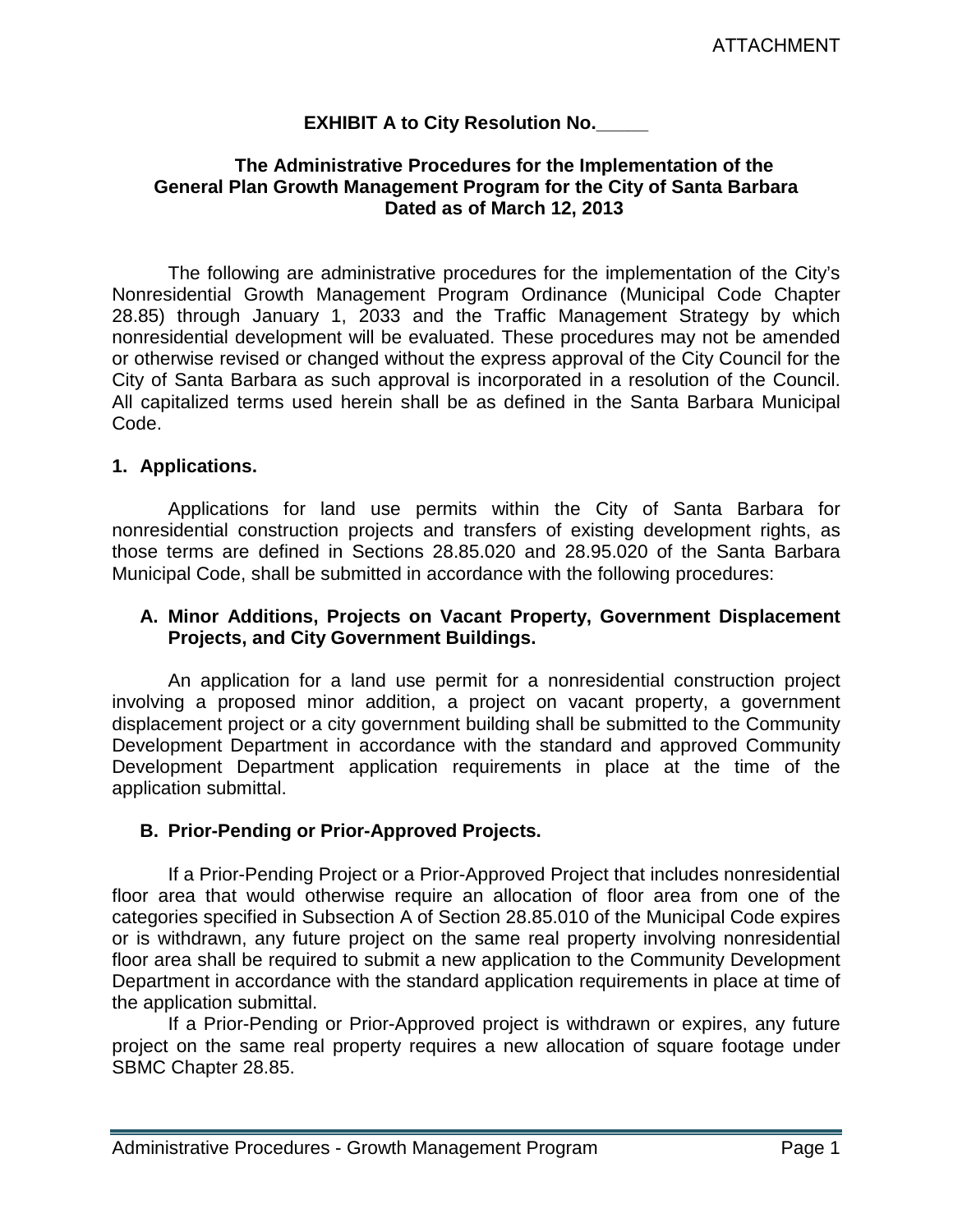# **C. Small Additions.**

An application for a land use permit for a nonresidential construction project involving a proposed small addition shall be submitted to the Community Development Department in accordance with the following procedures:

(1) **Annual Allocation**. The annual allocations available from Small Additions shall be the total of 20,000 or a City-wide basis and any unused Small Additions from the previous year which may be carried over from time to time by an authorizing resolution of the City Planning Commission. The Planning Commission will decide annually whether unused or expired Small Additions from the previous year should roll over to Small Additions for the following year or will accrue to the Community Benefit allocation category.

(2) **Initial Application Period.** Applications for Small Additions will be accepted on the first two (2) City business days of each calendar year. Applications received during this two (2) day period will be reviewed by staff to determine the total amount of square footage requested from the Small Addition category.

(a) **Initial Applications Less than Annual Allocation.** If the total amount of Small Addition square footage requested is less than or equal to the 20,000 square foot annual allotment, plus any rollover approved by the Planning Commission from the previous year, the accepted applications will be allocated square footage in the amounts requested. Subsequent applications for small additions will be accepted on a first-come, first-served basis until the 20,000 square foot annual limit (including any approved rollover from the previous year) has been reached. Applications submitted after the annual allocation has been expended will be returned to the applicant, with the names of the applicants for the next 10,000 square feet of small additions placed on a Reallocation List for use in the event that projects originally accepted are reduced in size, withdrawn, abandoned or denied. All other potential applicants will be advised to re-apply in January of the following year.

(b) **Initial Applications Greater than Annual Allocation.** If the total amount of Small Addition square footage requested in the applications received within the Initial Application Period described in subparagraph (a) above exceeds the 20,000 square foot annual limit, plus any approved rollover, priority for square footage allocations will be determined by the casting of lots in a manner deemed appropriate by the Community Development Director. Each proposed development project for which an application has been received will have one lot in the lottery, regardless of the number of small additions requested or the number of properties involved in the proposed project. Projects will be allocated small addition square footage in the order drawn until the 20,000 square foot limit (plus any approved amount) rollover has been reached. Projects which were not drawn during the initial 20,000 square foot allocation plus any approved rollover will continue to be drawn for priority placement on a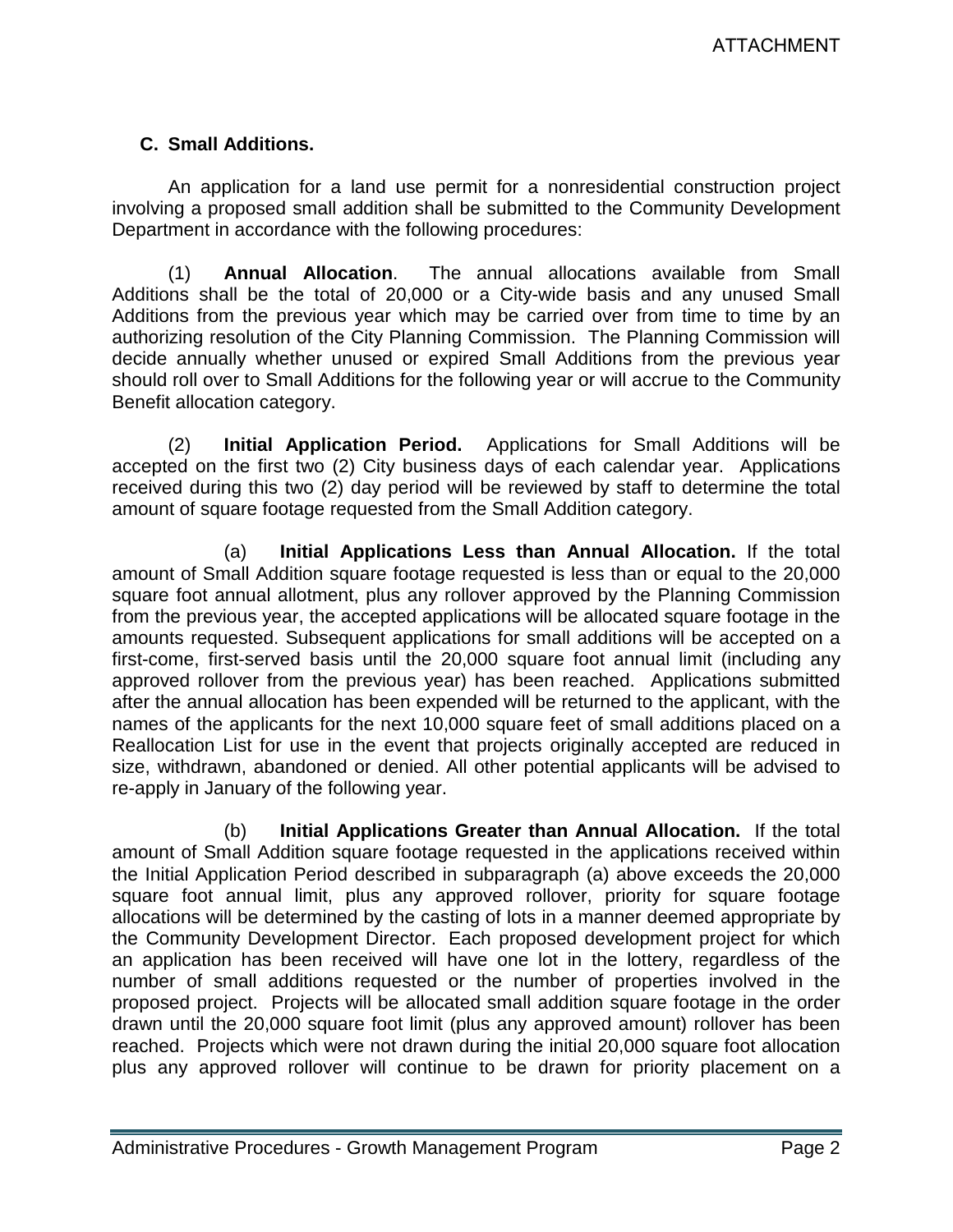Reallocation List for use in the event that projects originally accepted are reduced in size, withdrawn, abandoned, or denied. Subsequent to the lottery, all other potential applicants will be advised to reapply in January of the following year.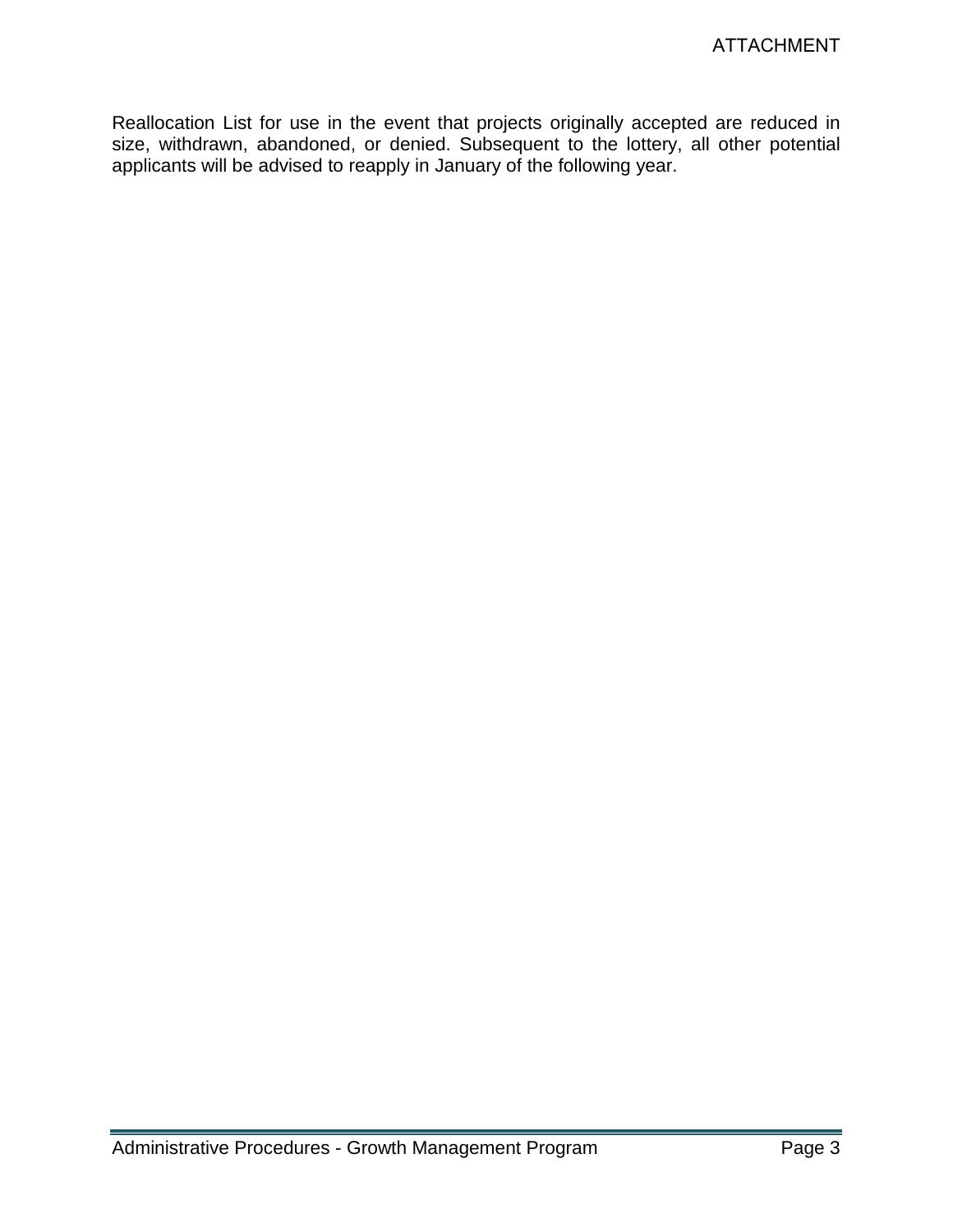# **D. Community Benefit Projects.**

An application for a land use permit for a nonresidential construction project which seeks designation by the City Council as a Community Benefit Project shall be subject to the following procedure:

### (1) **Contents.**

An application for a land use permit for a nonresidential construction project proposed as a Community Benefit project shall be submitted to the Community Development Department for a recommendation of "community benefit." The following information shall be included in the application packet:

- A completed City Master Application form;
- 3 copies of a Plot Plan including the following:
	- Vicinity Map
	- North Arrow
	- Scale (not smaller than  $1" = 20'$ )
	- Project address and property owners
	- Land Use Zone
	- Total site acreage
	- Property boundaries
	- Setback dimensions
	- Maximum height of the buildings
	- Assessor's Parcel Number(s)
	- Location of proposed Structures
	- Indication of removal of any structures
	- Major trees should be indicated including those proposed for removal
	- Footprint of structures on adjacent properties
	- Location of existing and proposed parking spaces
	- Legend including: net lot area of parcel in square feet and acres, site statistics showing both square footage and percentage of site coverage for all buildings and parking statistics showing the number of spaces required by ordinance and the total number of on-site space (existing and proposed);

- A Letter from the applicant containing a description of the project including but not limited to the square footage of existing and proposed structures (consistent with the definition of Floor Area contained in Section 28.85.020 of the Zoning Ordinance), and the square footage associated with any proposed demolition;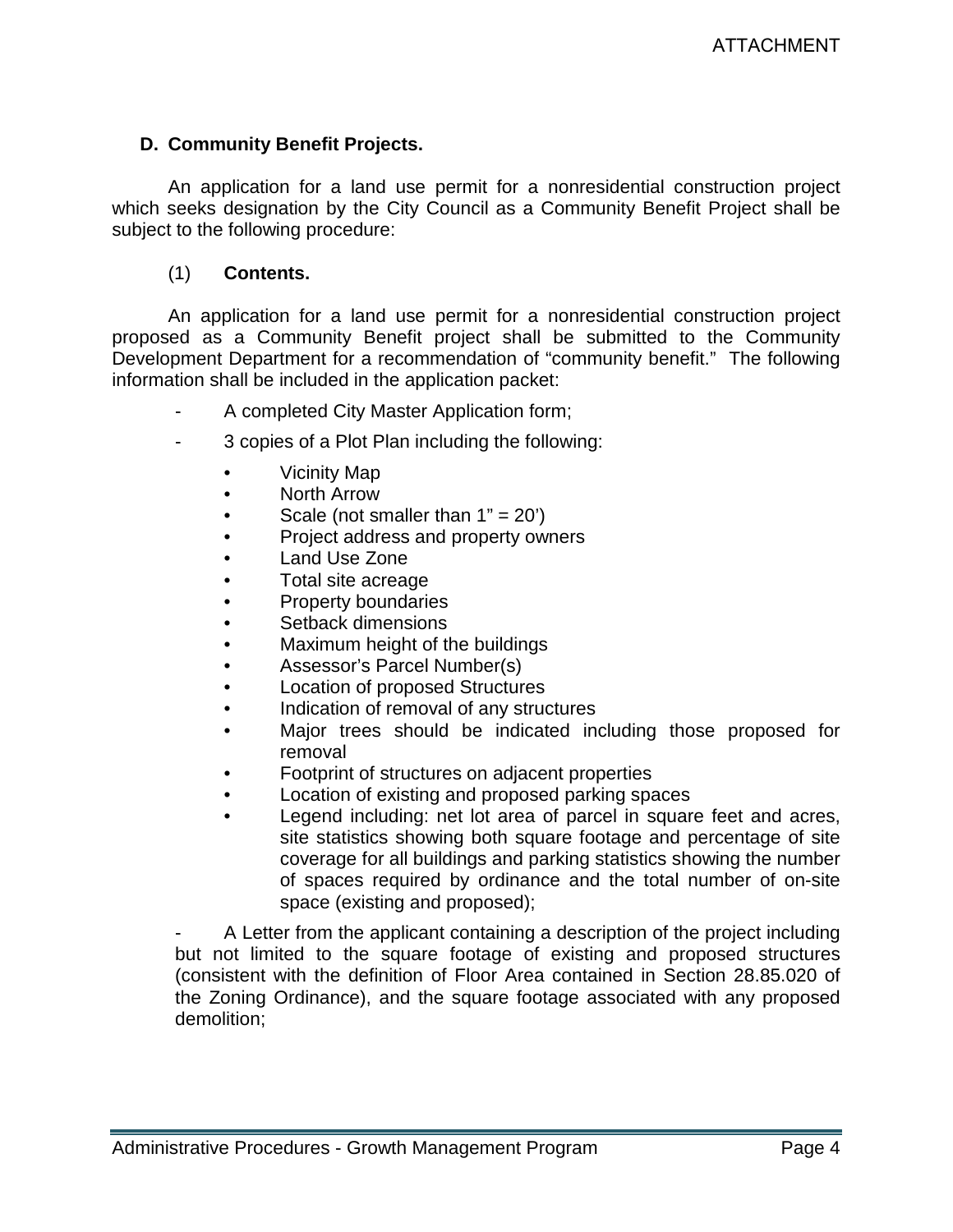For Community Priority Projects: a Needs Assessment providing Staff and the Council with information necessary to make the finding that the proposed project meets a "present or projected need directly related to public health, safety or general welfare". The content of the Needs Assessment should be as follows:

- An introduction outlining the proposal
- A summary of the development history of the site; past development activity at the site should be documented, noting types and dates of past permits
- A description of the existing and proposed uses and associated square footage. This section should address the need for expansion and reasons why an allocation is necessary.

For Economic Development Projects: an assessment providing Staff and the Council with information necessary to make the finding that the proposed project will "enhance the standard of living for City and South Coast Residents and will strengthen the local and regional economy". The content of the assessment should be as follows:

- An introduction outlining the proposal.
- A summary of the development history of the site; past development activity at the site should be documented, noting types and dates of past permits.
- A description of the existing and proposed uses and associated square footage. This section should address the need for expansion and reasons why an allocation is necessary.
- Documentation of how the project meets the definition of an Economic Development Project in Section 28.85.020 of the Zoning Ordinance.

# (2) **Designation.**

The City Council shall consider an application for designation as a Community Benefit Project at a public hearing noticed in accordance with Section 28.87.380 of the Municipal Code. The staff recommendation shall be presented to the City Council for an identification of Community Benefit status. The designation of a project as a Community Benefit Project enables the acceptance of the application for processing, but does not commit the City Council, or any City agency, board, or commission to approval of the project or of its design. If a project is granted a Designation as a Community Benefit project, the project application shall continue through the review process in place at the time of application.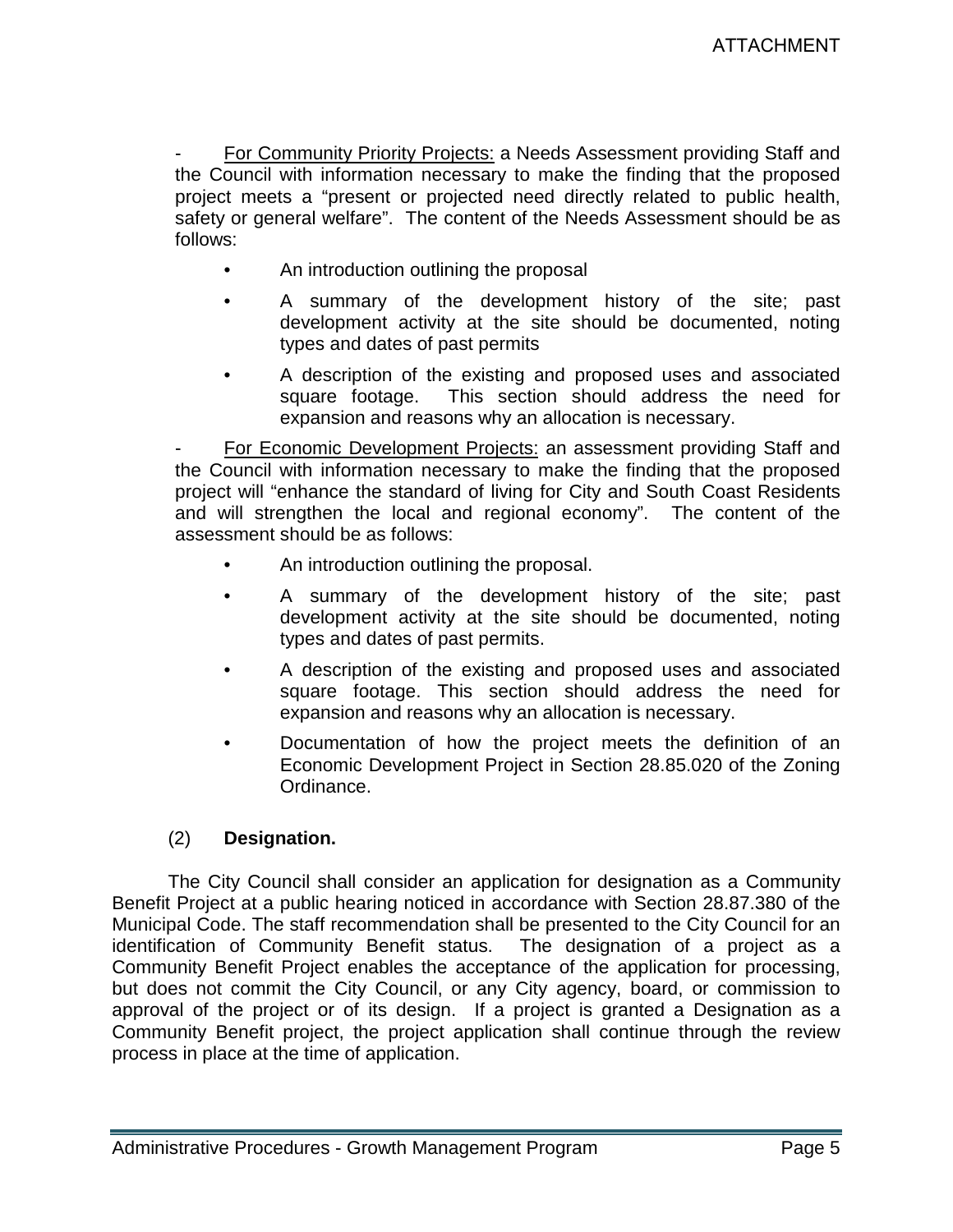A project designated by the City Council as satisfying one or more of the following categories is a Community Benefit Project:

(a) Community Priority Project. A Community Priority Project is a project that has a broad public benefit, is not principally operated for private profit, and is necessary to meet a present or projected need directly related to public health, safety or general welfare including, but not limited to, parks and recreation facilities; community centers; educational institutions and uses including schools; public cultural or arts facilities; youth development and childcare facilities; community gardens and urban farming, and a mixed use project on a site where the commercial component supports rental or affordable housing. A Community Priority project is also defined as a project that meets the present or projected needs of persons with disabilities, the workforce that provides them direct support, and the agencies or organizations that assist persons with disabilities.

 (b) Economic Development Project. An Economic Development Project is a project that is consistent with the City Charter, General Plan, the Zoning Ordinance and these Administrative Procedures, will enhance the standard of living for City and South Coast residents and will strengthen the local or regional economy by either creating new permanent employment opportunities or enhancing the City's tax and fee revenue base. An Economic Development Project should also accomplish one or more of the following:

 i. Support diversity and balance in the local or regional economy by establishing or expanding businesses or industries in sectors which currently do not exist on the South Coast or are present only in a limited manner; or

 ii. Provide new recreational, educational, or cultural opportunities for City residents and visitors; or

 iii. Provide products or services which are currently not available or are in limited supply either locally or regionally; or

 iv. Support a small and local business in the community that has been or is being started, maintained, relocated, redeveloped or expanded within the City.

For purposes of this Section, "standard of living" is defined as wages, employment, environment, resources, public safety, housing, schools, parks and recreation, social and human services, and cultural arts.

 (c) Planned Development – New Automobile Sales. A Planned Development – New Automobile Sales Project is a project within a Planned Development Zone that proposes a project involving new automobile sales, rental and leasing as allowed in Chapter 28.39 of this Code.

# (3) **Reservation of Community Benefit Square Footage.**

If an application meets the following criteria, square footage from the Community Benefit categories can be reserved without applying for a land use permit. The application process for a reservation shall be the same as outlined in subparagraphs (1) and (2) above. In order to be eligible for a reservation of square footage, the project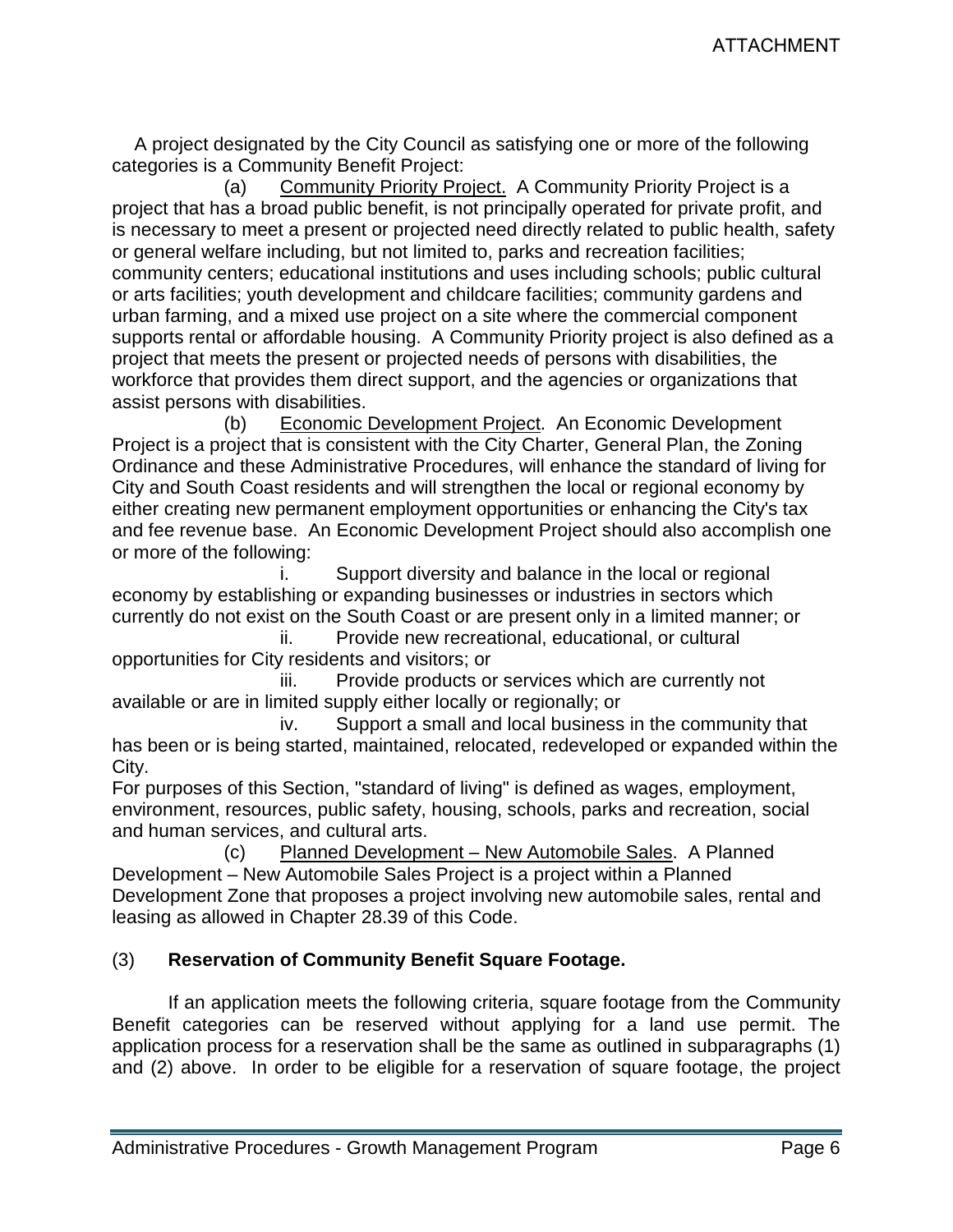must exceed 10,000 square feet and be a component of a recognized Master Plan with interrelated phases of construction, which has been reviewed by the Planning Commission and can be fully implemented within ten years.

For the purposes of a Community Priority or Economic Development project square footage reservation, a Master Plan shall include the following information:

- The potential for short and long range development for the facility and site;
- A brief history of development occurring at the facility;
- Description of the type and number of parking spaces existing;
- Plans to indicate the size and conceptual location of proposed structures;
- Proposed schedule of implementation of each component.

If the City Council finds that a project meets the definition of a Community Benefit Project, as specified in Section 28.85.020 of the Municipal Code, a reservation of square footage from the Community Benefit Category may be granted by a resolution of the City Council for a period not to exceed five years. Prior to expiration of the Council approval reserving the square footage, the applicant shall submit a complete application for a City land use permit.

### **E. Hotel Room for Room Replacement.**

An application for a land use permit for a nonresidential construction project which involves the replacement or remodeling of existing hotel rooms on a room for room basis shall be submitted to the Community Development Department in accordance with the standard and approved application process in place at the time of submittal. All applications involving room for room replacement shall include a site plan identifying the location and size of all existing hotel rooms. An additional site plan showing the proposed size and location of all rooms after the replacement project is completed shall also be submitted.

### **2. Project Review and Approval.**

The Nonresidential Growth Management Program Ordinance (SBMC Chapter 28.85) limits the categories of development available for allocation within certain Development Areas of the City. The Traffic Management Strategy (as approved by City Resolution No. and dated as of March 12, 2013 and as filed with the City Clerk on that date) limits the ability to override project-specific traffic impacts. The purpose of these limits is to promote the General Plan Policy of "Living within Our Resources".

Section 28.85.050 of the Santa Barbara Municipal Code implements the City's Traffic Management Strategy (as approved the City Resolution No. and dated as of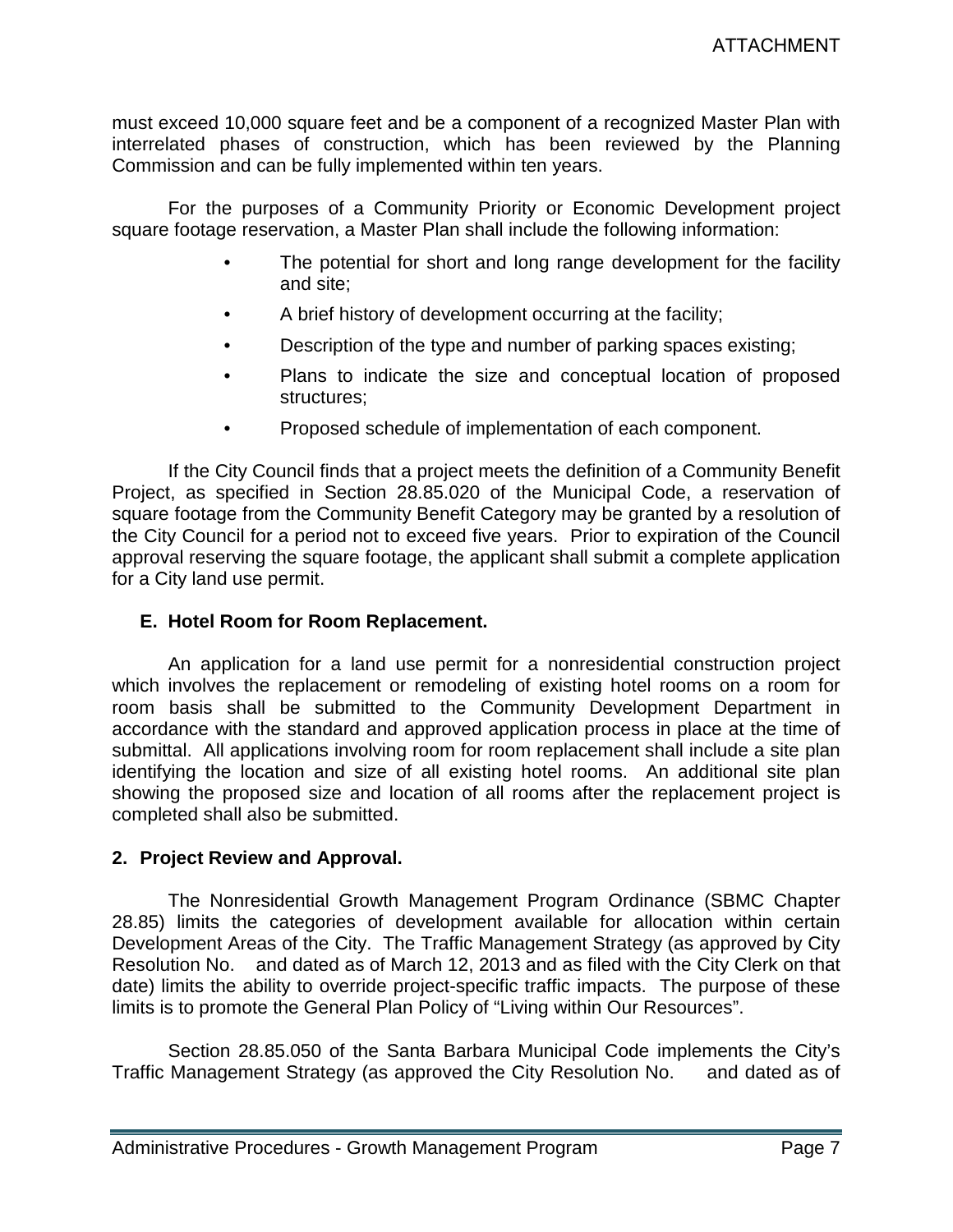March 12, 2013 and as filed with the City Clerk on that date) as part of the City's Nonresidential Growth Management Program by specifying what categories of development are available for allocation within a particular Development Area and specifying whether such development may have project specific significant traffic impacts. The following discussion explains the organization of Section 28.85.050 and its operation:

### **A. Default Rule for Project-Specific Significant Traffic Impacts**

Each subsection of SBMC Section 28.85.050 (A. – "Downtown Development Area," B. – "Outlying Development Areas," and C. – "Airport Development Area") specifies a default treatment of certain assumptions regarding project-specific significant traffic impacts for projects within such Development Areas (i.e., whether or not projectspecific significant impacts may be overridden or not.)

### **B. Categories of Development Available for Allocation**

Each subsection of SBMC Section 28.85.050 lists the categories of development that are available for allocation within each separate Development Area as separate numbered paragraphs. If a category is listed, that category of floor area or project is available for allocation within that Development Area. If a category of development is not listed, the category of development is not available for allocation within that Development Area.

# **C. Exceptions to Default Rule for Project-Specific Traffic Impacts**

Some of the paragraphs of SBMC Section 28.85.050 listing an available category of development have a description of the treatment of project-specific significant traffic impacts for that category of development. If a category of development is listed and has no further discussion within the numbered paragraph, then that category of development follows the default rule regarding project-specific traffic impacts stated at the beginning of the subsection. If there is further discussion following the listing of the category, the further discussion describes an exception for that category of development from the default rule for the Development Area.

### **3. Tracking of Floor Area Under the Growth Management Program.**

### **A. Minor Additions.**

(1) **Maximum.** Although Minor Addition Floor Area is excluded from the development limit, it will be tracked by the Community Development Department. For existing legal lots or parcels which existed as of December 6, 1989, the cumulative total of Minor Addition Floor Area allowed for each lot shall not exceed 1,000 square feet over the nonresidential floor area that existed on the lot as of December 6, 1989.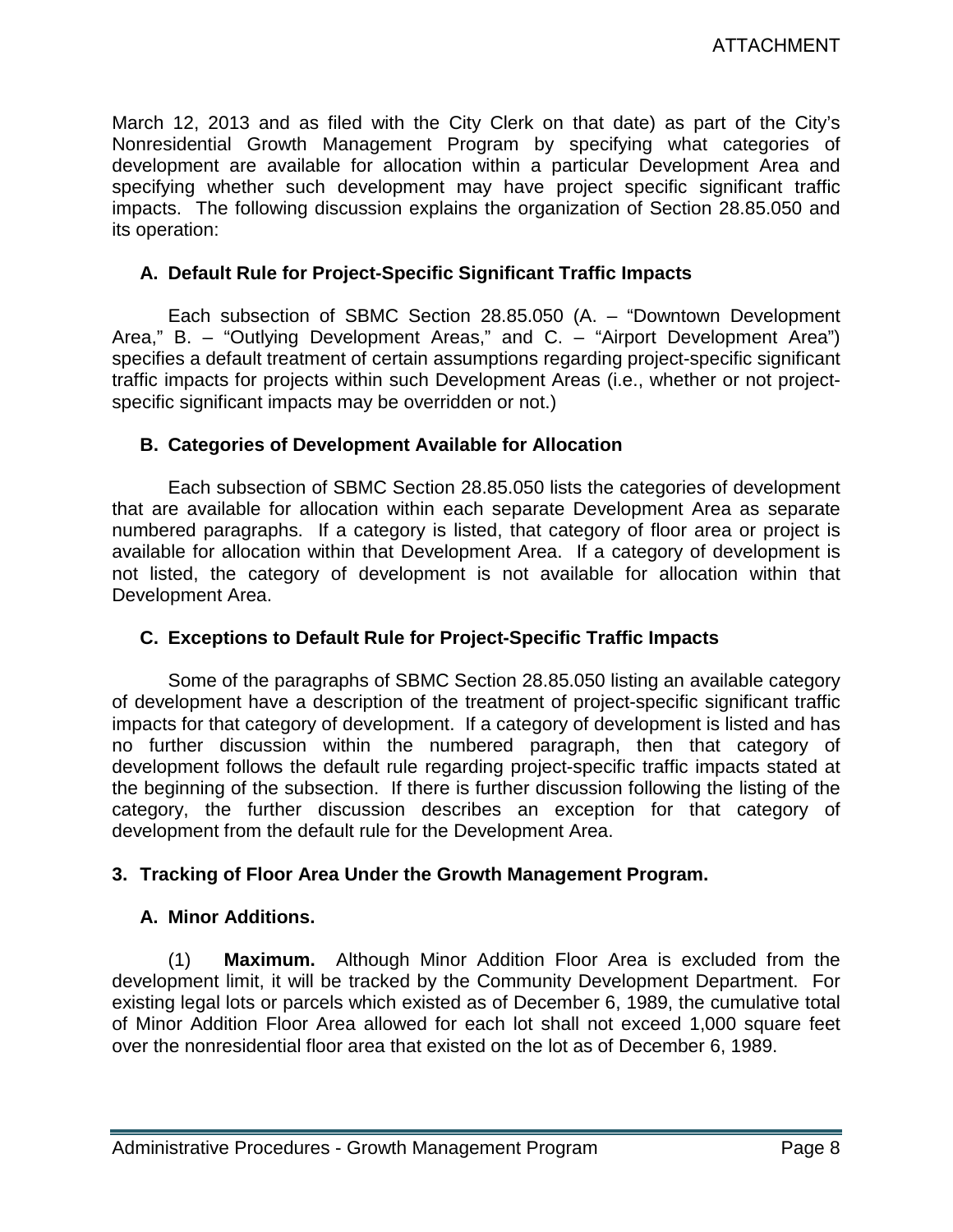(2) **Minor Additions Developed Together with Other Categories of Development.** Minor Addition square footage developed in conjunction with a Small Addition or allocations from other categories of nonresidential development specified in Section 28.85.010 shall be counted as a Minor Addition.

(3) **Buildings Occupying Two or More Lots.** If an existing building occupies two or more legal lots or parcels, the maximum square footage available for allocation as a Minor Addition to the combined project shall equal the sum of the Minor Addition square footage that could be developed on the individual lots in compliance with current zoning standards (assuming surface parking). The application shall demonstrate the ability to develop the square footage on a site plan.

### **B. Small Additions.**

(1) **Maximum.** For legal lots or parcels which existed as of December 6, 1989, the cumulative total of that Small Addition Floor Area allowed for each lot or parcel shall not exceed 2,000 square feet over the nonresidential floor area that existed on the lot or parcel as of December 6, 1989. In no case shall the combined total of Small Addition Floor Area and Minor Addition Floor Area on a lot exceed 3,000 square feet.

(2) **Buildings Occupying Two or More Legal Lots or Parcels.** If an existing building occupies two or more legal lots or parcels, the maximum square footage available for allocation as a Small Addition to the combined project shall equal the sum of the Small Addition square footage that could be developed on the individual lots or parcels in compliance with current zoning standards (assuming surface parking.) The application shall demonstrate the ability to develop the square footage on a site plan.

# **C. Merged or Adjusted Lots.**

If two or more lots or parcels are merged or have their lot lines adjusted as part of a development, any Minor Addition or Small Addition allocation that remains available to each of the individual lots or parcels prior to the merger or adjustment may be assigned to the merged or adjusted lot to the extent the application demonstrates on a site plan that the lot or parcel from which the allocation is assigned could have developed the remaining square footage in compliance with current zoning standards (assuming surface parking) prior to the merger or lot line adjustment.

### **D. Subdivisions.**

For real property subdivided after October 1988, any Minor Addition or Small Addition allocation remaining for the original unsubdivided real property (i.e., as of October 1988) at the time of subdivision shall be divided evenly between all of the resulting lots or parcels. The remaining Minor Addition or Small Addition allocation may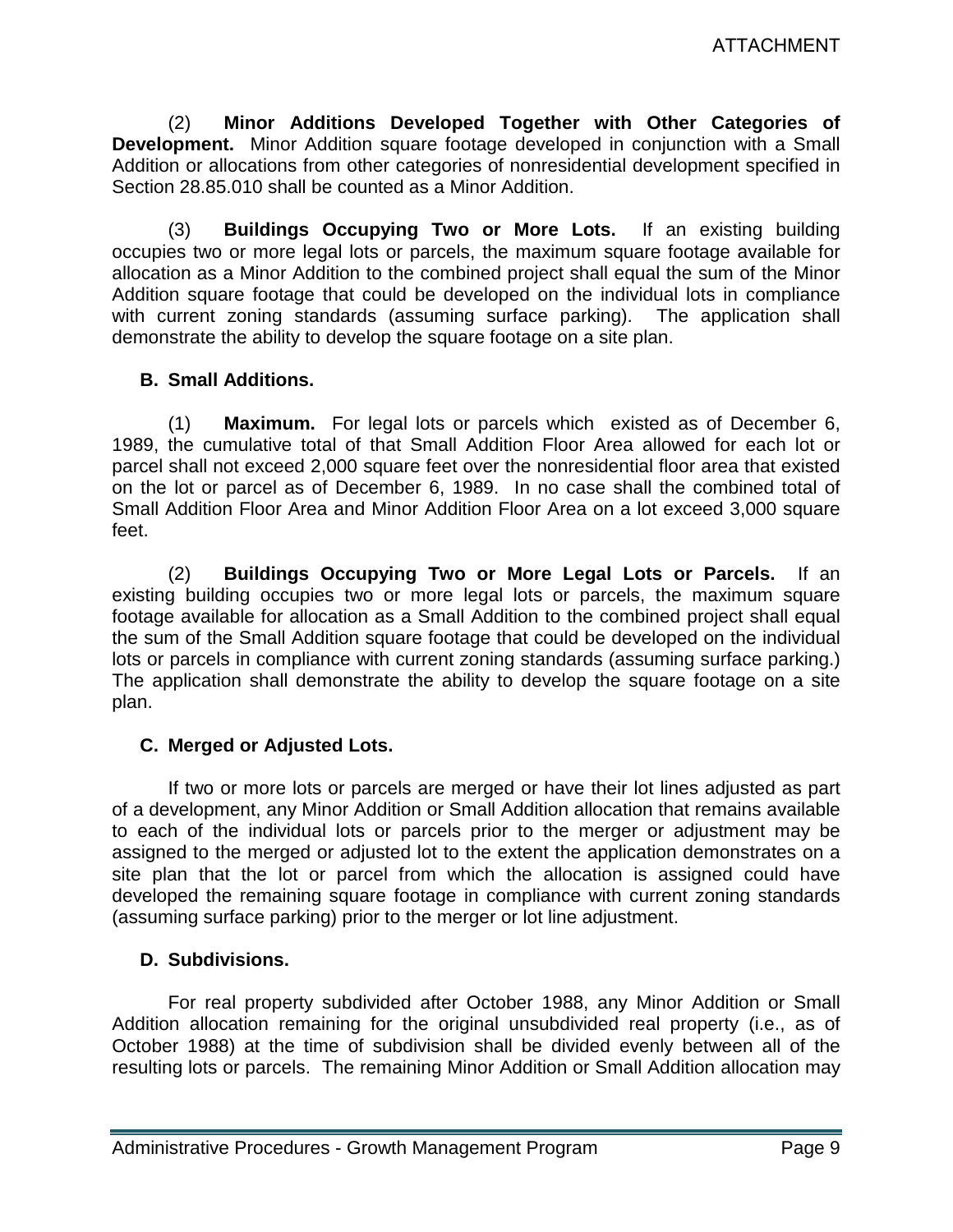be divided in a different manner between the resulting lots if subdivider documents the alternative division of the allocation in a written instrument approved as to form by the City Attorney and recorded with the County Recorder at the time of the recordation of the final or parcel map of the subdivision.

### **E. Reallocation of Floor Area.**

(1) **Prior-Pending and Prior-Approved Projects.** If a Prior-Pending Project or Prior-Approved Project expires or is withdrawn, any nonresidential floor area allocated to the project shall be deemed to have expired and shall not be available for allocation to another project.

(2) **Small Addition Floor Area.** Small Addition Floor Area that is not allocated within a calendar year may be rolled over to the Small Addition allocation for the subsequent year or to the Community Benefit Project category as determined appropriate by a Resolution of the City Planning Commission. If a waitlist has been established for the allocation of Small Addition Floor Area pursuant to Section 1.C.(2)(b) of this Resolution, any Small Addition Floor Area that expires or is withdrawn during such calendar year shall be allocated to projects on the waitlist. If any balance of expired or withdrawn Small Addition Floor Area remains after allocation to projects on the waitlist, the remaining balance may be rolled over to the Small Addition allocation for the subsequent year or to the Community Benefit Project category as determined appropriate by a resolution of the Planning Commission.

(3) **Community Benefit Projects and Vacant Property Projects.** If a Community Benefit Project or a Vacant Property Project expires or is withdrawn, the nonresidential floor area allocated to the project shall return to the development category or categories from which it was allocated.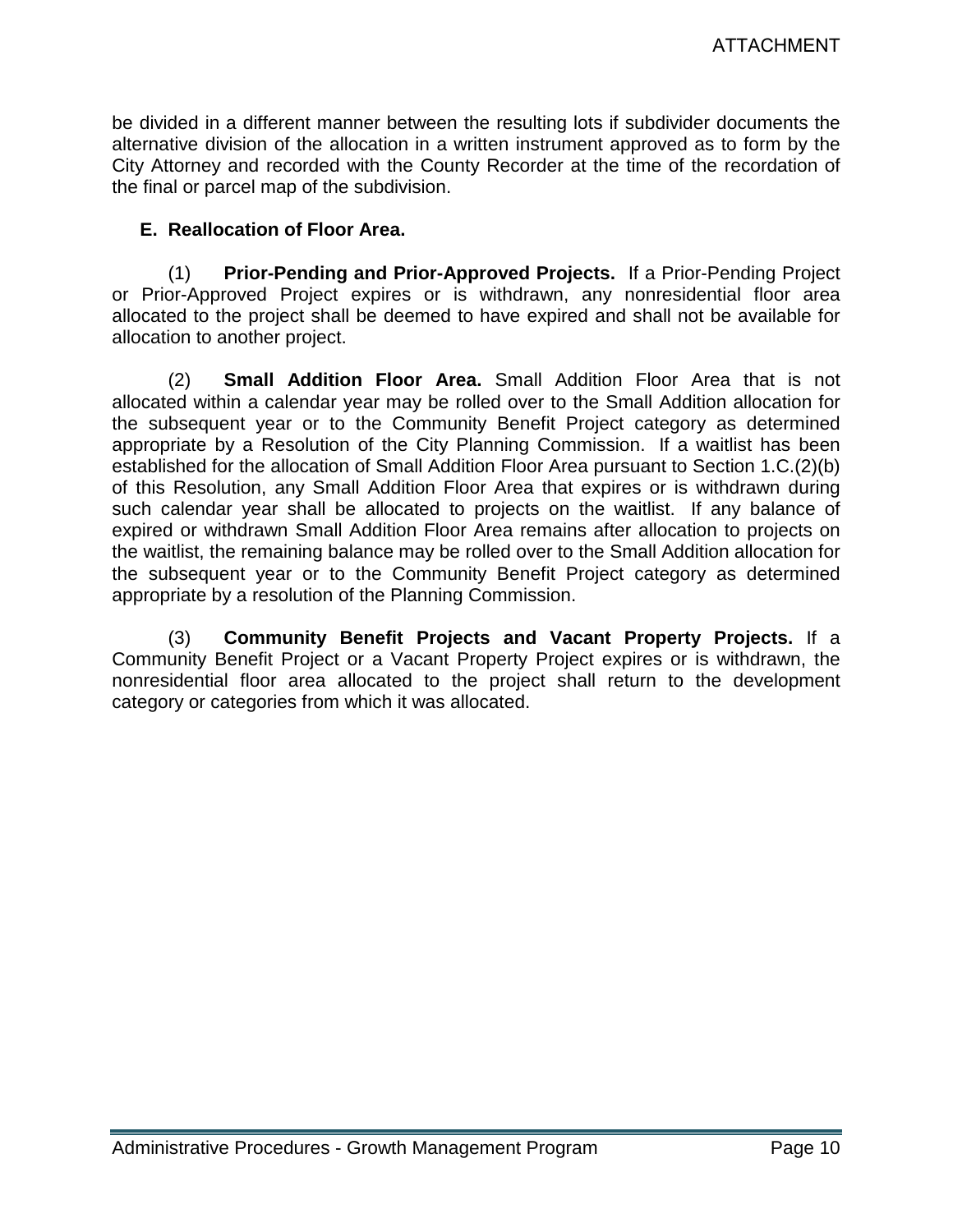# **EXHIBIT B**

# **City of Santa Barbara Growth Management Program Traffic Management Strategy** *Policies and Procedures to Assess Traffic Impacts for Land Development Projects Dated as of March 12, 2013 as filed with the Santa Barbara City Clerk* **As approved by City Resolution No. \_\_\_\_**

The following set of policies and procedures outline the operational details of the City of Santa Barbara's Traffic Management Strategy, a part of the City's overall Growth Management Program. The strategy supports and implements the City's policy, stated in the General Plan, for limited incremental nonresidential growth in order to minimize traffic impacts on City roadways. The development anticipated over the next 20 years is expected to cumulatively result in increased traffic congestion citywide and up to 26 impacted intersections. The intent of this Strategy is to minimize the expected traffic impacts while balancing the need for economic development, and to establish a simplified, more certain, and less costly development entitlement process.

The need for a traffic management strategy was identified in the Final Environmental Impact Report (FEIR) for the *Plan Santa Barbara* General Plan Update (2011). The FEIR used a Traffic Model software methodology specifically developed for the City to estimate future traffic impacts and congestion. Based upon observations of actual traffic behavior within the City, the Traffic Model of the FEIR identified different traffic generation rates based on the location of uses within the City. The Model also determined that the effectiveness of the traffic mitigation measures identified in the FEIR varied based on location. These findings substantially inform the policies and procedures adopted in this Traffic Management Strategy.

The primary goal of this Traffic Management Strategy is to utilize existing transportation capacity efficiently and to reserve constrained transportation capacity for high priority land uses. The City's Adaptive Management Plan will be used to monitor impacted intersections and provide decision points during the 20-years life of the plan to apply traffic mitigation efforts, adjust land use growth, or re-think the strategy altogether.

### **A. Policy Direction for Balancing Growth: Where, What, and How Much**

The General Plan establishes an overall Growth Management Program for 20 years prioritizing affordable housing and specific categories of new nonresidential development included in a development limit of 1.35 million square feet of net-new nonresidential floor area. Per General Plan policy, there are categories of development that are not included in the 1.35 million square feet limit, including: Prior Pending and Prior Approved projects, City Government Buildings, Minor Additions, reconstruction of demolished floor area on-site,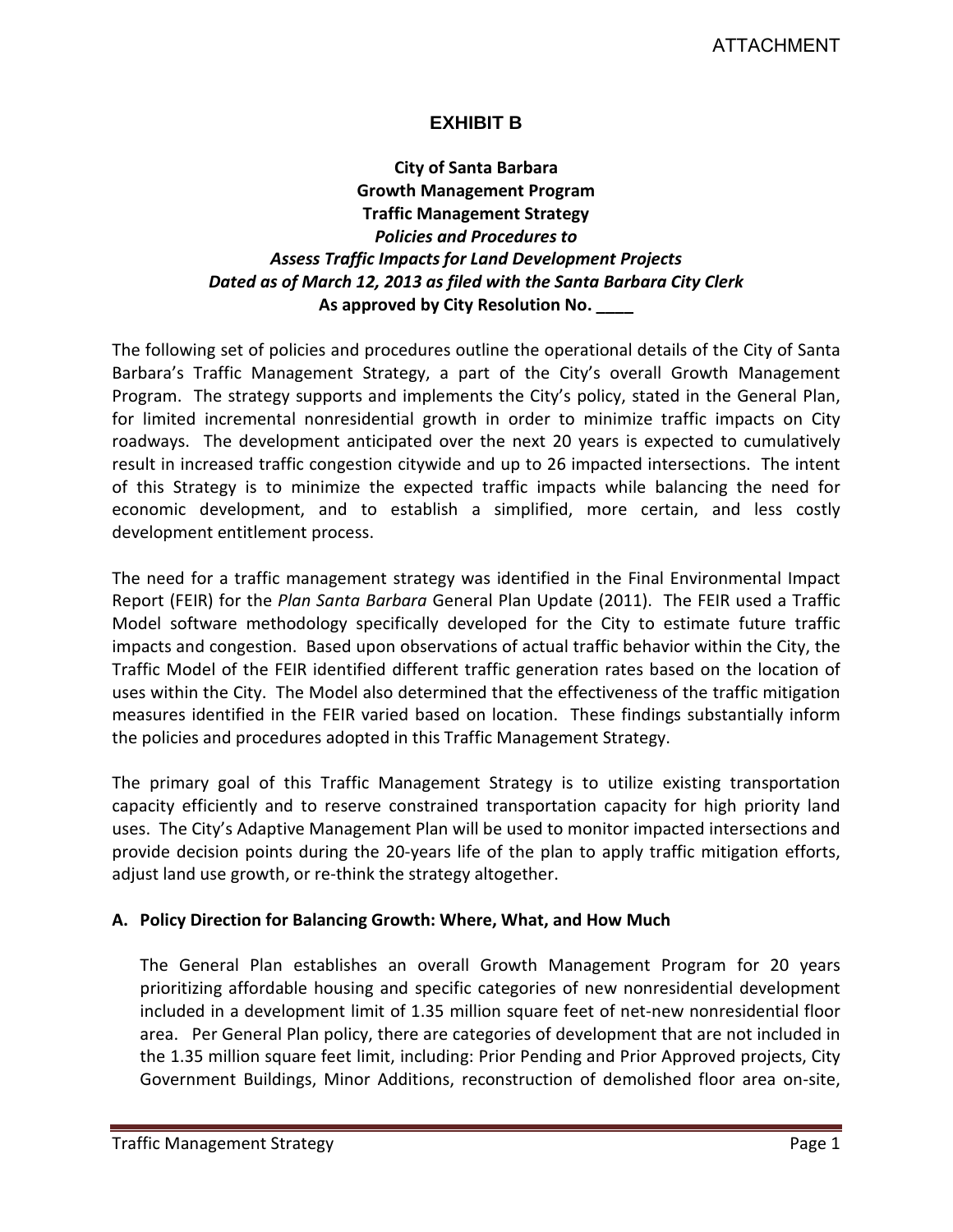and floor area involved in a Transfer of Existing Development Rights. The Nonresidential Growth Management Program Ordinance, in conjunction with these policies adopted by Council Resolution No. on March 12, 2013, establishes the parameters for development allowances consistent with the General Plan.

The cumulative traffic impacts identified in the FEIR and found acceptable with the Council's corresponding adoption of a Statement of Overriding Considerations provide the basis for approval of development consistent with the General Plan as implemented through this Strategy.

Included is a Map of the Growth Management Program Development Areas used in this Traffic Strategy. The Development Areas are established based upon observations from the Traffic Model as used in the FEIR. The Traffic Model demonstrated that traffic generation rates and distribution patterns vary within different areas of the City. The Downtown Development Area is distinguished from all other Development Areas because land developed within this area will generate the least amount of traffic per square foot of development given the mix of land uses, the grid street system, and the availability of a variety of transportation modes including biking, walking and transit. Additionally, the mitigation measures included in the General Plan will have the greatest effectiveness of offsetting traffic impacts in the Downtown Development Area.

To provide flexibility and to encourage infill and redevelopment in each respective Development Area, this strategy provides for the transfer of existing nonresidential floor area and hotel rooms. For the Downtown Area, existing development rights may be proposed for a TEDR from anywhere in the City (other than from the Airport) to the Downtown Area. Transfers wholly within the Downtown Area are also allowed.

#### **1. Downtown Area**

#### **Allowed Development Categories**

In support of General Plan goals and policies, this Traffic Management Strategy is designed to create flexibility and encourage the majority of future land development to occur within the Downtown Area. The following are the categories of development allowed in the Downtown Development Area:

- 1) Prior-Approved Projects
- 2) Prior-Pending Projects
- 3) Prior Approved Specific Plan Projects
- 4) Minor Addition Floor Area
- 5) Small Addition Floor Area
- 6) Vacant Property (up to .25 Floor to Lot Area Ratio)
- 7) Community Priority Projects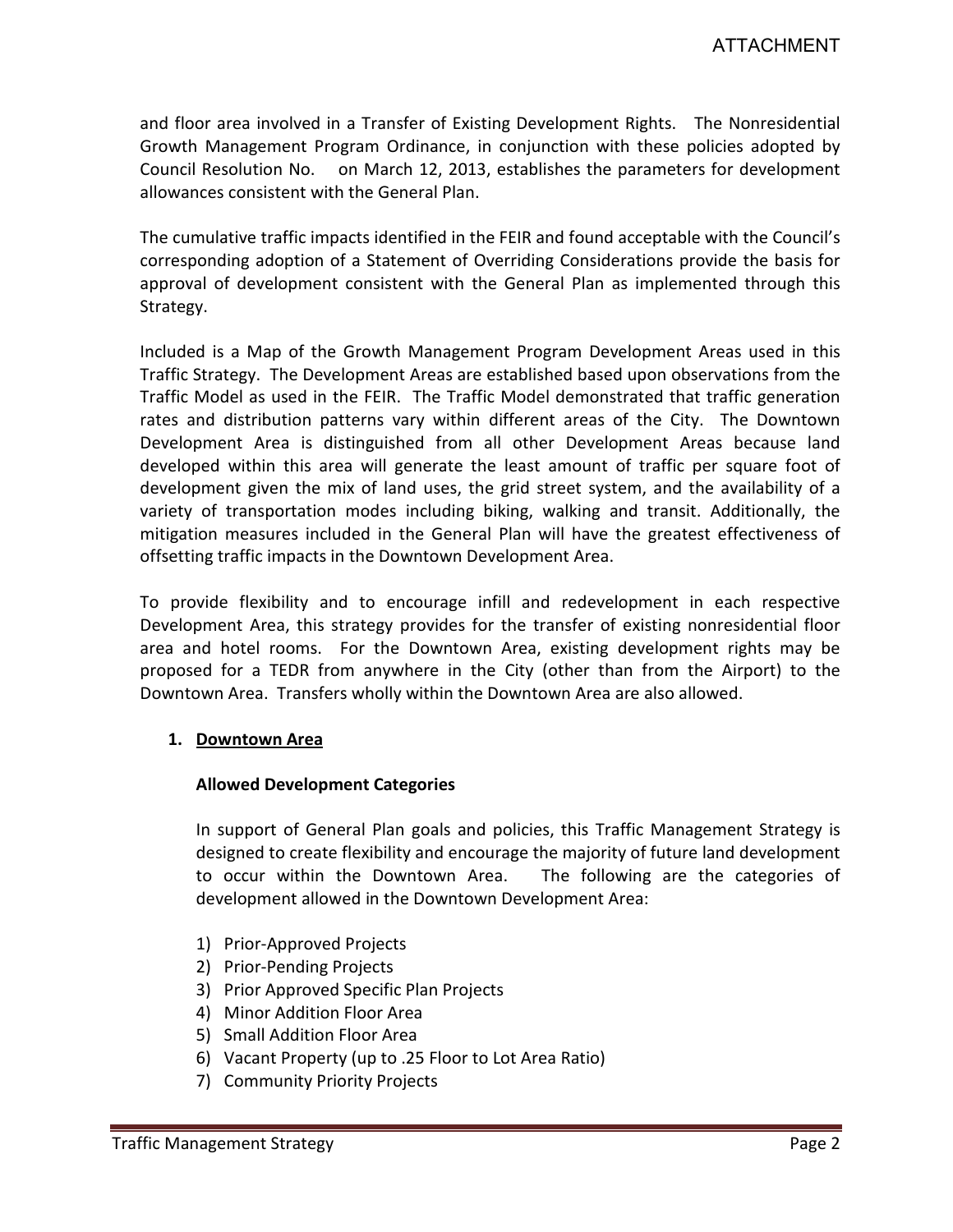- 8) Economic Development Projects \*
- 9) Nonresidential Transfer of Existing Development Rights (TEDR) **\***
- 10) Hotel Room for Room Replacement
- 11) Demolition and Reconstruction of Existing Nonresidential floor area on site, no net new floor area
- 12) Government Buildings and Public Utility Projects
- 13) Government Displacement Floor Area

#### **2. Outside of the Downtown - Outlying Development Areas**

#### **Allowed Development Categories**

The Upper State Street, Mesa, Coast Village Road, and Riviera Development Areas (Outlying Development Areas) are all treated similarly in this strategy. The Traffic Model methodology of the FEIR showed that land development within the Outlying Development Areas would generate significantly more traffic per square foot or per unit than the same land uses located in the Downtown Development Area. Additionally, the Traffic Model showed that the traffic mitigation measures identified in the FEIR are substantially less effective in reducing traffic impacts in the Outlying Development Areas. Consequently, in order to reserve traffic capacity for high priority land uses, new nonresidential square footage is limited by SBMC Chapter 28.85 in the Outlying Development Areas to the following categories:

- 1) Prior-Approved Projects
- 2) Prior-Pending Projects
- 3) Prior-Approved Specific Plan Projects
- 4) Minor Addition Floor Area
- 5) Vacant Property (up to .25 Floor Area Ratio)
- 6) Community Priority Projects
- 7) Transfer of Existing Development Rights (TEDR) from within the same Development Area\*
- 8) Demolition and Reconstruction of Existing Nonresidential floor area on site, no net new floor area
- 9) Government Buildings and Public Utility Projects
- 10) Government Displacement Projects
- 11) Hotel Room for Room Replacement on site
- 12) Planned Development New Automobile Sales

Should major development or redevelopment of the La Cumbre Plaza and Five Points properties be proposed, the General Plan anticipates that a Specific Plan process would be undertaken including further consideration of this traffic strategy.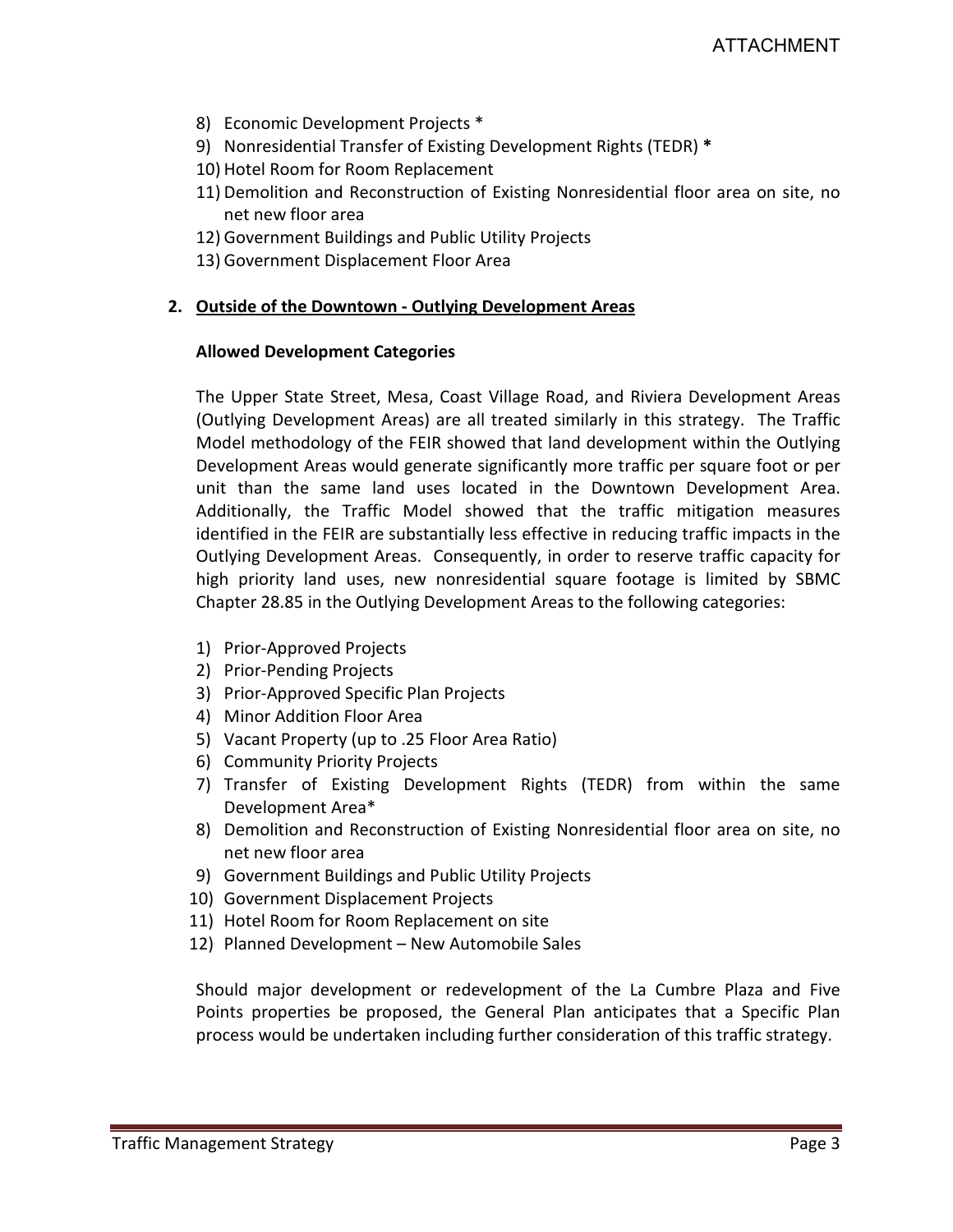### **3. Limitations Related to Transfer of Existing Development Rights and Project Specific Impacts** (for the project types noted with an asterisk\*).

#### **Transfer of Existing Development Rights ("TEDR")**

The Municipal Code provides development potential and a process for review and approval of transfers of existing development rights (TEDR). This strategy and accompanying ordinance amends the TEDR ordinance. A TEDR is allowed from the Outlying Development Areas, not including the Airport, into the Downtown Development Area but is not allowed from the Downtown Development Area to the Outlying Development Areas or the Airport Development Area. TEDRs are not allowed by SBMC Chapter 28.85 between the various Outlying Development Areas or from the Downtown Development Area or any of the Outlying Development Areas to the Airport Development Area.

These limitations on TEDR projects promotes the policy of focusing future development in the Downtown Development Area. The Downtown Development Area is shown by the Traffic Model to generate the least amount of additional traffic and to be the most able to mitigate the potential adverse effects of the anticipated traffic growth. The allowance for transfers within the same Development Area reflects the nature of traffic patterns within the development areas observed in the Traffic Model. A land use can move from one location to another location within the same Development Area and only experience slight changes in traffic patterns. While shifts in traffic patterns within a Development Area will be measured using the Traffic Model, the change is not anticipated to rise to the level of project specific environmental impact under CEQA.

#### **Economic Development**

Projects seeking development allocations from the Economic Development category are encouraged;provided, that the project does not cause a project-specific potentially significant adverse traffic impact. Project-specific significant traffic impacts are viewed as an indication that an economic development project is consuming a disproportionate amount of the City's transportation capacity. Therefore, an economic development project that presents a project-specific potentially significant adverse traffic impact cannot be approved under this Strategy unless the City Council determines that such an impact has been mitigated to a less than significant adverse level.

#### **Significant Project Specific Traffic Impacts**

This Traffic Management Strategy specifically identifies projects with contributions to cumulative traffic impact levels as assessed in the FEIR. In the FEIR findings, the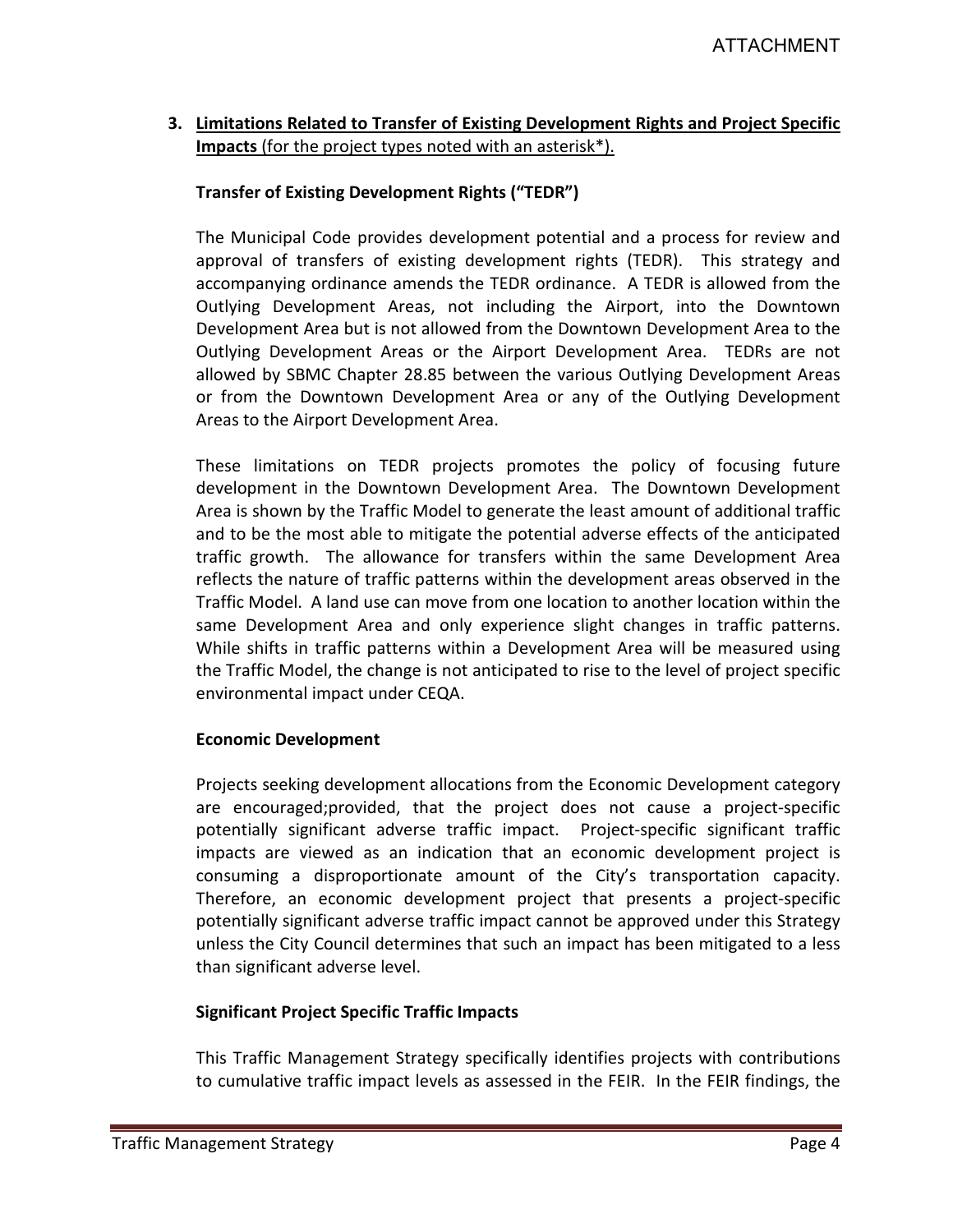City Council determined this cumulative traffic impact to be acceptable and consistent with the General Plan. However, when a project's anticipated impact rises to the level of a project-specific potentially significant adverse traffic impact, it is inconsistent with this policy because a single project is using a disproportionate share of the remaining roadway capacity.

The only categories of development allocation for which potentially significant adverse traffic impacts at the Project Specific level may be considered are:

- 1) Prior Approved Specific Plan Projects
- 2) Minor Addition Floor Area
- 3) Community Priority Projects
- 4) Nonresidential Transfer of Existing Development Rights (TEDR) of not more than 1,000 square feet and within the same Development Area
- 5) Hotel Room for Room Replacement on site
- 6) Demolition and Reconstruction of Existing Nonresidential floor area on site, no net new floor area
- 7) Government Buildings and Public Utility Projects
- 8) Government Displacement Floor Area
- 9) Vacant Property (up to .25 Floor to Lot Area Ratio)
- 10) Planned Development New Automobile Sales

All other proposals must either reduce the size of the project or adequately mitigate the project-specific impact, which may require the construction of new public traffic improvements. In these cases, staff will strategize with developers to consider project alternatives that would avoid the Project Specific level of impact.

#### **4. Airport Development**

The FEIR considered potential traffic impacts in the Airport Development Area as part of the regional analysis. It has been the City's practice to coordinate the traffic analysis of projects at the airport with the County, City of Goleta and Caltrans, as appropriate. The level of service capacity and traffic thresholds for the transportation systems in and around the Airport are different than those applied to City intersections in the Downtown Development Area and the Outlying Development Areas. This policy proposes to continue the City's existing practices regarding traffic analysis of projects at the Airport and provides that additional environmental analysis, as necessary, will be completed prior to decisions on development proposals at the Airport.

The Airport development categories which may be considered for the Airport include: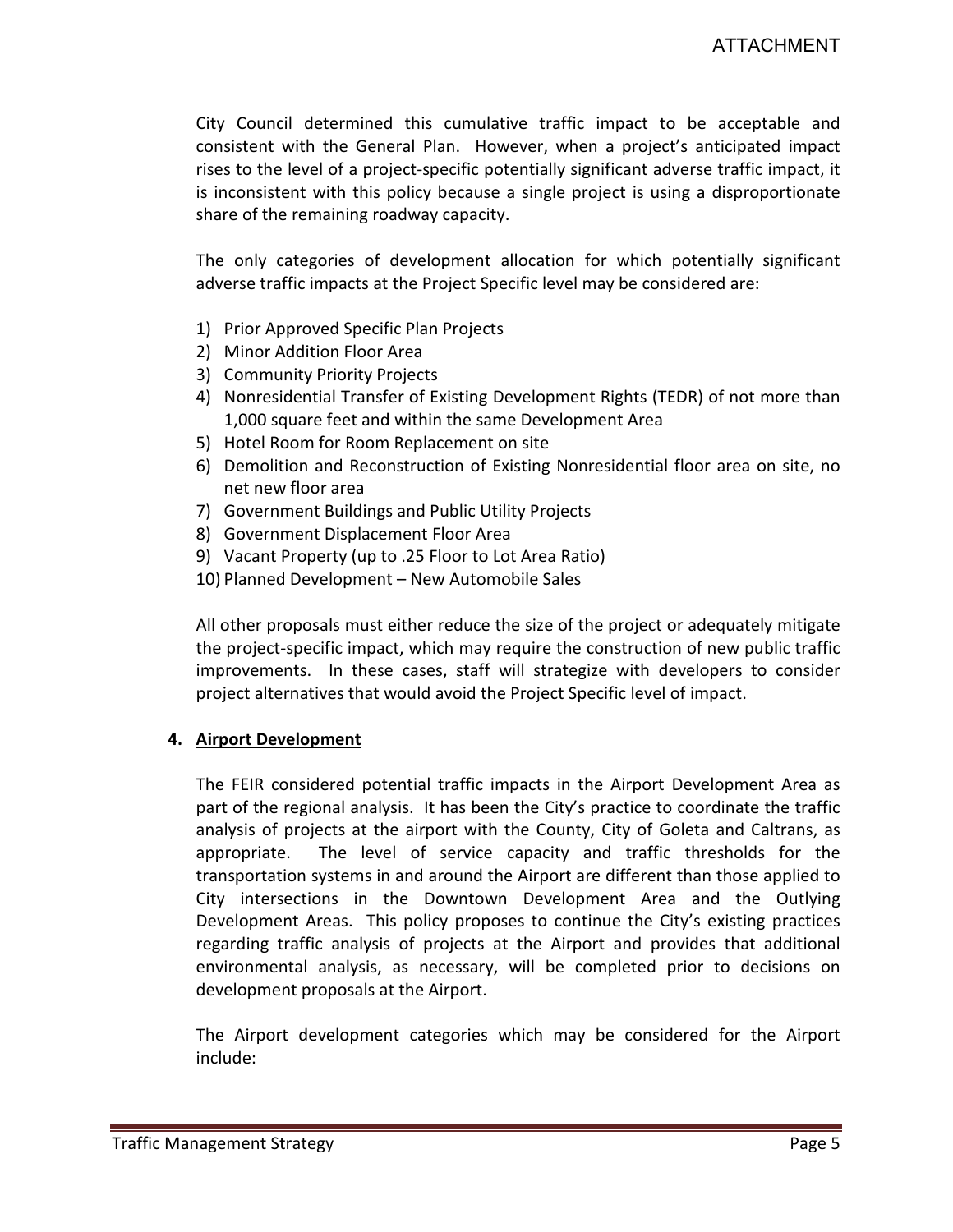- 1) Prior-Approved Projects
- 2) Prior-Pending Projects
- 3) Prior-Approved Specific Plans
- 4) Minor Addition Floor Area
- 5) Small Additions Floor Area
- 6) Vacant Property (up to .25 Floor Area Ratio)
- 7) Community Priority
- 8) Nonresidential Transfer of Existing Development Rights (TEDR) only to and from within the Airport Development Area
- 9) Economic Development Projects
- 10) Transfers of Existing Development Rights from within the Airport Development Area
- 11) Demolition and Reconstruction of Existing Nonresidential Floor Area on site
- 12) Government Buildings and Public Utility Projects

### **B. Environmental Assessment Procedures**

Whenever appropriate, the 2011 General Plan FEIR will be used to inform City decision-makers of that development's traffic impact. Because the FEIR is a Programatic document, under CEQA, it may be used to streamline the environmental process. CEQA regulations provide that, if a proposed project is consistent with the development density established in a General Plan for which an EIR was certified, additional environmental review in the form of a supplemental EIR is not generally required, except as necessary to determine whether there are projectspecific significant effects which are specific to the project or its site. Under CEQA,the City may find that these projects are approvable and are covered by the overriding considerations under CEQA findings made by the City Council at the time the General Plan was approved. Additional traffic modeling may be needed in cases where a project may generate a project-specific significant traffic impact.

In all cases, discretionary projects will be assessed for potential environmental impacts and processed per City environmental review procedures and the California Environmental Quality Act (CEQA) and this Traffic Management Strategy shall be interpreted and applied in full accordance with the requirements of CEQA.

Use of the General Plan EIR Traffic Model is anticipated as part of the project level environmental assessment, which will result in faster, more reliable proposal consistency determinations. Using the City's Traffic Model (as used in the General Plan FEIR) should also avoid developer expenses normally incurred investigating potential traffic impacts, and significantly reduce costs for further environmental review should that be required. Periodic calibration of the Traffic Model with current traffic counts will also occur in connection with the Adaptive Management Program as may be reviewed and approved by the City Council.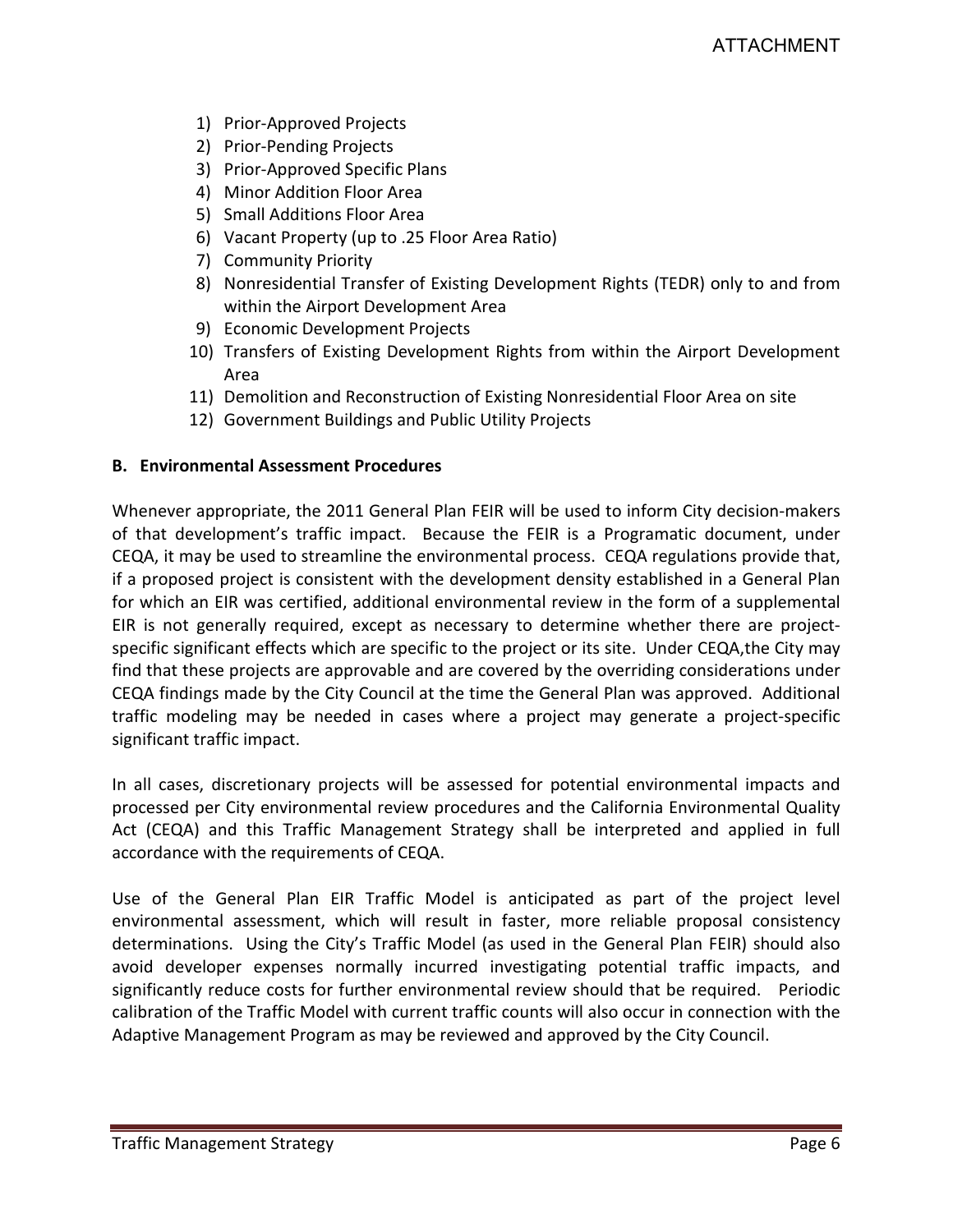Regular updating of the City's Traffic Model of the General Plan FEIR will require a revenue stream within the Land Development Team (LDT) process, which will be developed in the future as a part of the LDT fee program. A Traffic Model Review fee should provide the necessary revenue. This fee could be charged to all projects that propose to add new nonresidential floor area or new residential units. The Traffic Model update fee will be scaled to the size and level of traffic impact generated by a development. Proposals that require additional environmental review may require additional processing fees. `

#### **Project Level Access Requirements**

Each development proposal will also be evaluated for site access design to ensure that a project has an appropriate connection to the transportation system, including traffic flow, bicycle and pedestrian accommodations, and appropriate access to public transit. Some projects may require improvements to the project site design or its interface with the public right-of-way in order to accommodate a project's access needs or, in rare instances, in order to reduce the project's project-specific potentially traffic impacts to a less than significant level. These types of improvements ensure safe access and minimize a project's disruption to the traffic flow of adjacent street(s). Any required access improvements must be in place prior to permission to occupy an approved development as evidenced by the City's issuance of a "Certificate of Occupancy."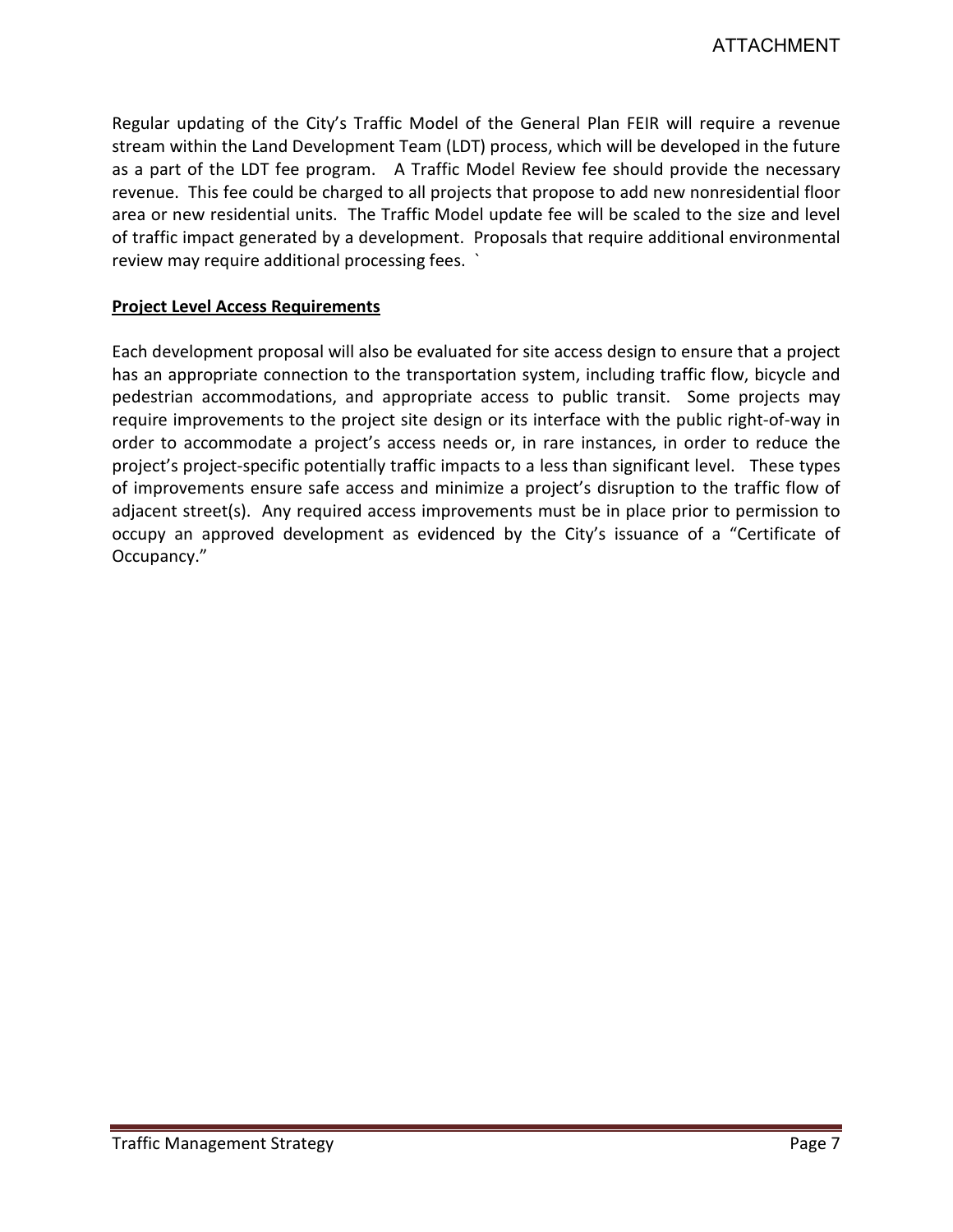#### **Traffic Mitigation Program and Adaptive Management**

An important part of this Traffic Growth Management Plan is traffic mitigation. Potential traffic mitigation measures were specifically identified in the 2011 General Plan FEIR and incorporated in to the General Plan. A City Traffic Mitigation Program will be developed alongside the Adaptive Management Program and approved by resolution of the City Council. The purpose of the program will be to accomplish the following: 1) to offset anticipated cumulative traffic impacts and 2) to identify a possible funding mechanism to pay for the implementation or construction of the traffic mitigation measures.

Because all new developments with additional nonresidential square feet or residential units are anticipated to contribute to a potentially significant adverse cumulative traffic impact, all projects will be required to participate in the mitigation program at some level as determined by the City Council with adoption of the City's future Traffic Mitigation Program. The Program will likely include a preliminary schedule and prioritization of the implementation of mitigation measures.

The Traffic Mitigation Program will be integrated with the Adaptive Management Program so the Planning Commission and City Council can make possible General Plan course corrections over the 20-year life of the General Plan. The Adaptive Management Plan will measure the rise of traffic congestion over time so that City decision-makers will be able to respond to a rise in traffic congestion levels by reprioritizing mitigation measures or by increasing funding levels to quicken the pace of implementation of mitigation measures.